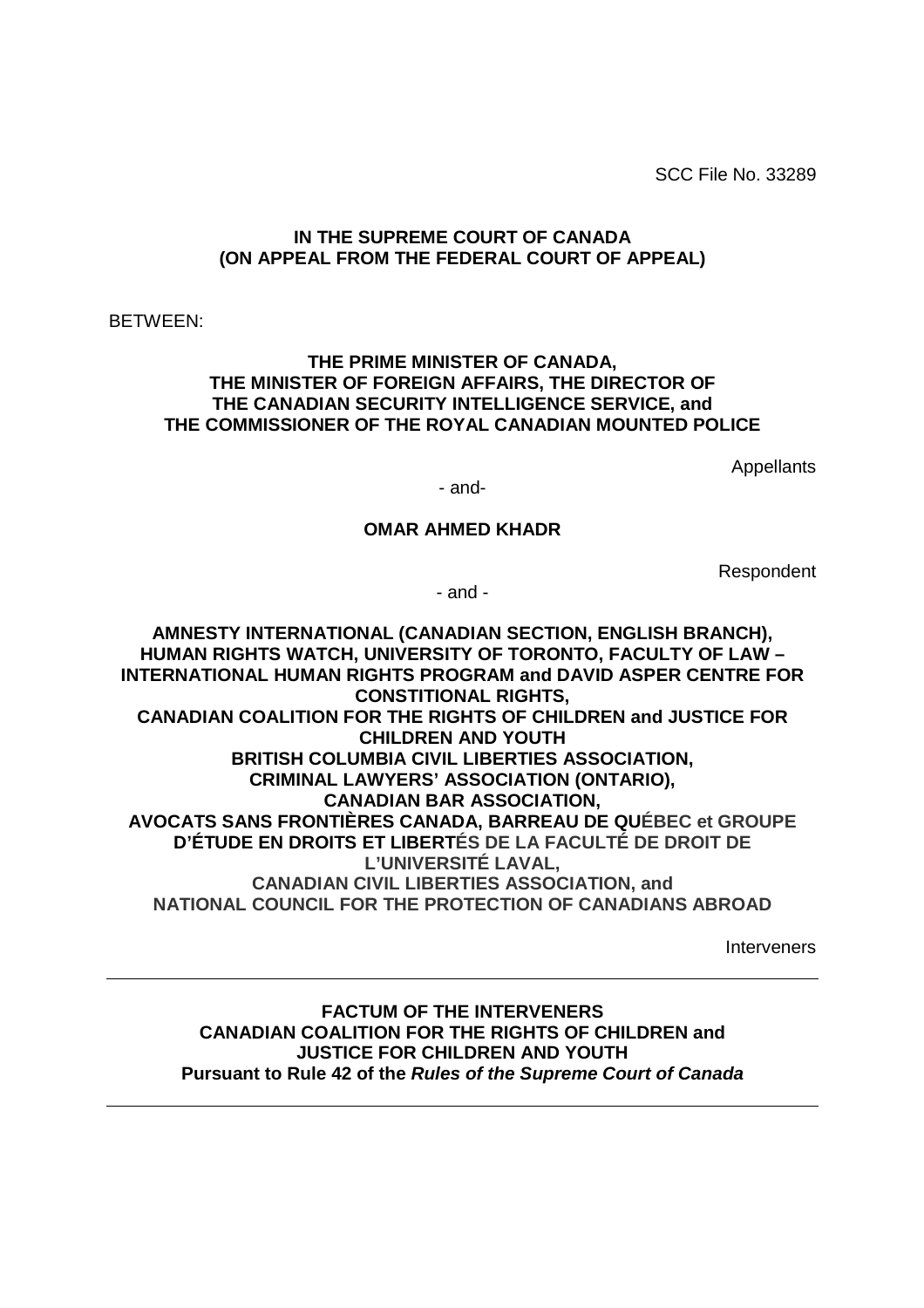#### **Emily Chan & Martha Mackinnon Chantal Tie Justice for Children and Youth South Ottawa Community Legal Services**

1203 – 415 Yonge Street 1355 rue Bank Street, Suite/Piece 406 Toronto, ON M5B 2E7 Ottawa, ON K1H 8K7 Tel: 416-920-1633 Tel: 613-733-0140 Fax: 416-920-5855 Fax: 613-733-0401 Email: chane@lao.on.ca Email: tiec@lao.on.ca **Counsel for the Interveners Canadian Agent for the Interveners Canadian Coalition for the Rights of Children Coalition for the Rights of Children and Justice for Children and Youth and Justice for Children and Youth** 

#### ORIGINAL TO: **THE REGISTRAR OF THIS COURT**

COPIES TO:

#### **Robert Frater/Doreen Meuller/ Per: Robert Frater Jeffrey G. Johnston** Department of Justice Canada

Department of Justice Canada Room 1161, Bank of Canada Room 1161, Bank of Canada 234 Wellington Street 234 Wellington Street **Ottawa, ON K1A 0H8** Ottawa, ON K1A 0H8 Tel: 613-957-4763 Tel: 613-957-4763 Fax: 613-954-1920 Fax: 613-954-1920 Email: robert.frater@justice.gc.ca Email: robert.frater@justice.gc.ca **Agent for the Appellants**  doreen.mueller@justice.gc.ca jeffrey.johnston@justice.gc.ca **Counsel for the Appellants** 

#### **Nathan J. Whitling & Dennis Edney Marie-France Major**

Parlee McLaws LLP Lang Michner LLP Barristers and Solicitors Lawyers 1500 Manulife Place 300, 50 O'Conner Street 10180 – 101 Street Ottawa, ON K1P 6L2 Edmonton, AB T5J 4K1 Tel: 613-232-7171 Tel: 780-423-8658 Fax: 613-231-3191 Email: nwhitling@parlee.com **Agent for the Respondent**  dedney@shaw.ca **Counsel for the Respondent** 

Fax: 780-423-2810 Email: mmajor@langmichner.ca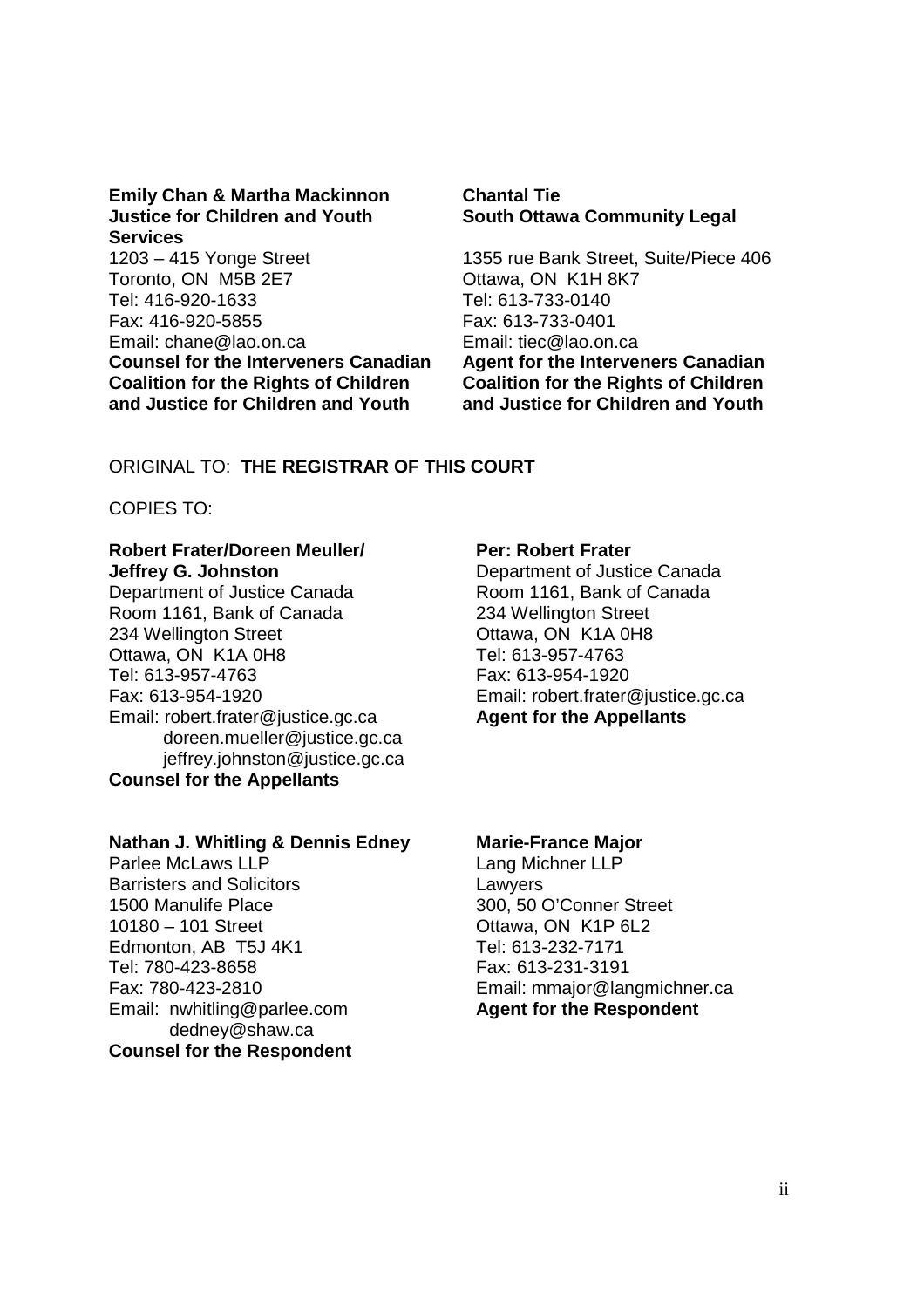#### **Sacha R. Paul Michael Bossin Communist Communist Communist Communist Communist Communist Communist Communist Communist Communist Communist Communist Communist Communist Communist Communist Communist Communist Communist Co** 2200 – 201 Portage Avenue Community Legal Services – Ottawa Winnepeg, Manitoba Carleton Tel: 204-934-2571 1 Nicholas Street, Suite 422 Fax: 204-934-0571 Ottawa Ontario K1N 7B7 E-mail: srp@tdslaw.com Tel: 613-241-7008 **Counsel for the Intervener Amnesty** Fax: 613-241-8680 **International (Canadian Section, Agent for the Intervener Amnesty English Branch) International (Canadian Section,**

100 - 116 Simcoe St. Lang Michener LLP Toronto, ON M5H 4E2 300 - 50 O'Connor Street Tel: 416-596-2960 Ottawa, Ontario K1P 6L2 Fax: 416-596-2598 Tel: 613-232-7171 **Counsel for the Interveners Human** Fax: 613-231-3191 **Rights Watch, University of Toronto,** E-mail: mmajor@langmichener.ca **Faculty of Law - International Human Agent for the Intervener Human Rights Program and David Asper** Rights Watch, University of Toronto, Centre for Constitutional Rights Faculty of Law - International Human

# **Joseph J. Arvay, Q.C. Yavar Hameed**

Arvay Finlay **Hameed Farrokhzad LLP** 1350 - 355 Burrard Street 43 Florence St. Vancouver, BC V6C 2G8 Ottawa, ON K2P 0W6 Tel: 604-689-4421 Tel: 613-232-2688 Ext: 228 Fax: 604-687-1941 Fax: 613-232-2680 E-mail: jarvay@arvayfinlay.com E-mail: yhameed@bellnet.ca **Counsel for the Intervener British 6. Agent for the Intervener British Columbia Civil Liberties Association Columbia Civil Liberties Association** 

### Brian H. Greenspan Brian A. Crane, Q.C.

Greenspan Humphrey Lavine **Gowling Lafleur Henderson LLP** 15 Bedford Road 2600 - 160 Elgin St Toronto, ON M5R 2J7 Box 466 Station D Tel: 416-868-1755 Ottawa, ON K1P 1C3 Fax: 416-868-1990 Tel: 613-233-1781 E-mail: bhg@15bedford.com Fax: 613-563-9869 **Counsel for the Intervener Criminal** E-mail: brian.crane@gowlings.com Lawyers' Association (Ontario) **Agent for the Intervener Criminal** 

 **English Branch)** 

#### **John Norris Marie-France Major Marie-France Major**

**Faculty of Law - International Human Rights Program and David Asper Centre for Constitutional Rights** 

# **Lawyers' Association (Ontario)**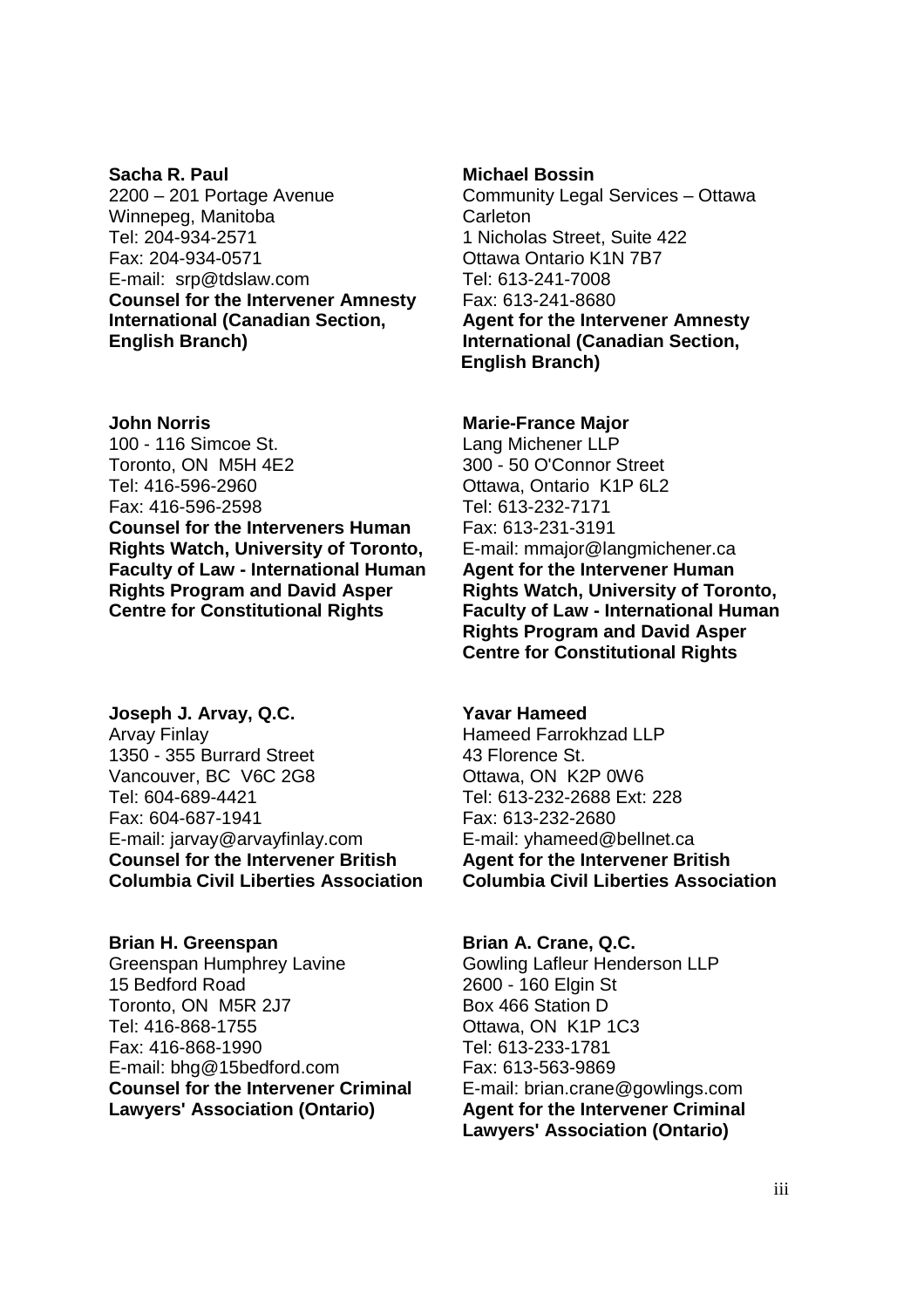Waldman & Associates Gowling Lafleur Henderson LLP 281 Eglinton Avenue East 2600 - 160 Elgin St Toronto, ON M4P 1L3 Box 466 Station D Tel: (416) 482-6501 Ottawa, ON K1P 1C3 Fax: (416) 489-9618 Tel: 613-233-1781 E-mail: lawald@web.apc.org Fax: 613-788-3433 **Counsel for the Intervener Canadian** E-mail: henry.brown@gowlings.com

#### **Simon V. Potter**

McCarthy Tetrault, s.e.n.c.r.l., s.r.l. 2500 - 1000, rue De la Gauchetière Ouest Montréal, Quebec H3B 0A2 Tel: 514-397-4268 Fax: 514-875-6246 E-mail: spotter@mccarthy.ca **Counsel for the Intervener Avocats sans frontières Canada, Barreau du Québec et Groupe d'étude en droits et libertés de la Faculté de droit de l'Université Laval** 

#### **Marlys A. Edwardh Brian A. Crane, Q.C. Brian A. Crane, Q.C.**

Marlys Edwardh Barristers Professional Gowling Lafleur Henderson LLP Corporation 2600 - 160 Elgin St 20 Dundas Street West, Suite 1100 Box 466 Station D Toronto, ON M5G 2G8 Chawa, ON K1P 1C3 Tel: 416-597-9400 Tel: 613-233-1781 Fax: 416-597-0070 Fax: 613-563-9869 E-mail: edwardh@marlysedwardh.com E-mail: brian.crane@gowlings.com **Liberties Association Liberties Association** 

Amsterdam & Peroff Lang Michener LLP 35 Alvin Avenue 300 - 50 O'Connor St Toronto, ON M4T 2A7 Christian Cottawa, ON K1P 6L2 Tel: 416-367-4100 Tel: 613-232-7171 Fax: 416-367-0076 Fax: 613-231-3191 E-mail: peroff@amperlaw.com E-mail: emeehan@langmichener.ca **Counsel for the Intervener National Agent for the Intervener National Counsel for the Intervener National Council For the Protection of Council For the Protection of Canadians Abroad Canadians Abroad** 

#### Lorne Waldman **Henry S. Brown, Q.C. Henry S. Brown**, Q.C.

**Bar Association Canadian Bar Agent for the Intervener Canadian Bar Association** 

**Counsel for Intervener Canadian Civil Agent for the Intervener Canadian Civil** 

#### **Dean Peroff Contract Contract Contract Contract Contract Contract Contract Contract Contract Contract Contract Contract Contract Contract Contract Contract Contract Contract Contract Contract Contract Contract Contract Co**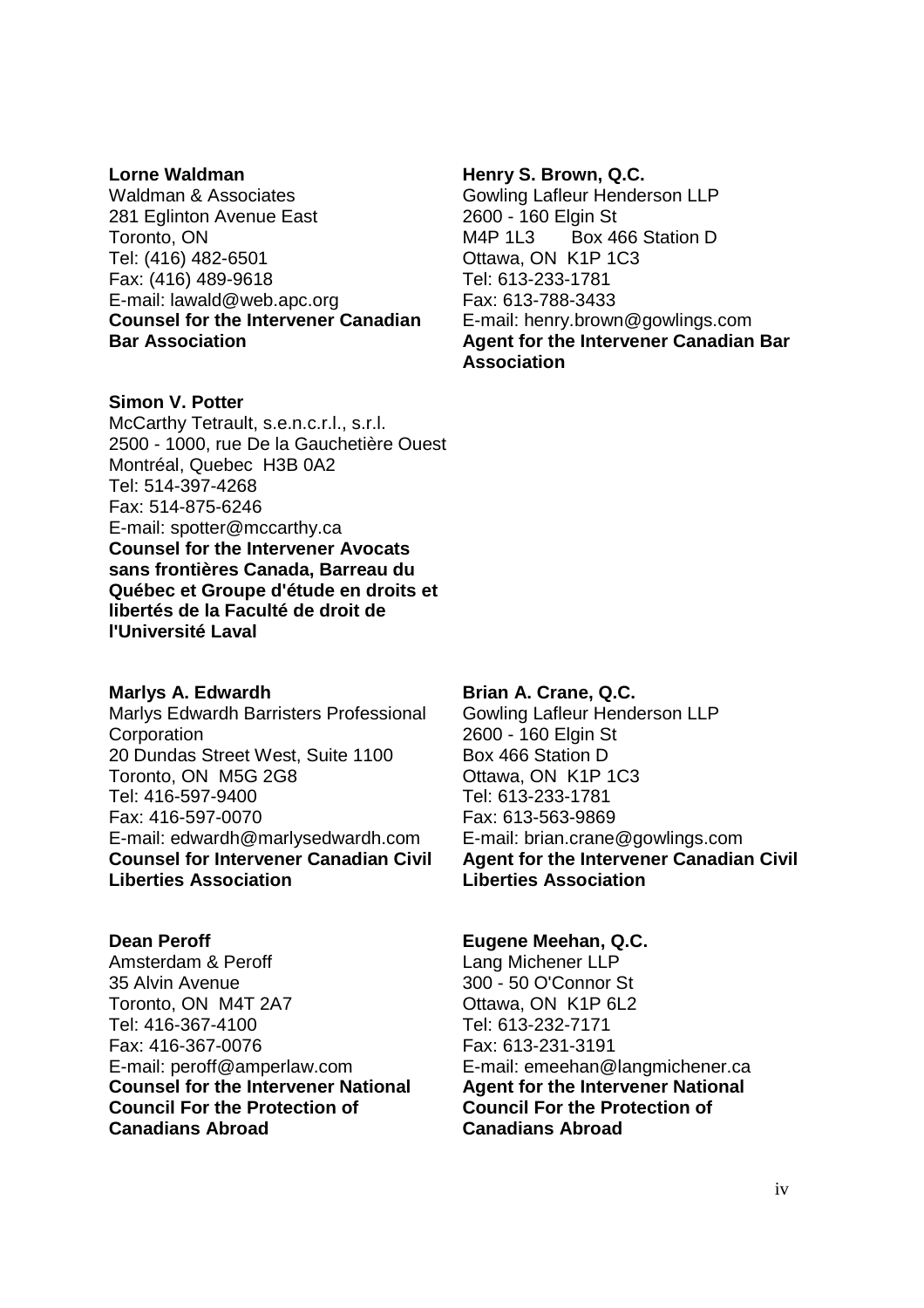## **TABLE OF CONTENTS**

| Part I:   | Facts                                                                                                                                                                       |  |
|-----------|-----------------------------------------------------------------------------------------------------------------------------------------------------------------------------|--|
| Part II:  |                                                                                                                                                                             |  |
| Part III: |                                                                                                                                                                             |  |
|           | Articles 38 and 39 of the Convention and the Optional Protocol                                                                                                              |  |
|           |                                                                                                                                                                             |  |
|           | Treatment of Children Accused of Crimes Committed During<br>Armed Conflict (and the control of the control of the control of the control of the control of the control of t |  |
|           |                                                                                                                                                                             |  |
|           |                                                                                                                                                                             |  |
| Part IV:  |                                                                                                                                                                             |  |
| Part V:   |                                                                                                                                                                             |  |
| Part VI:  |                                                                                                                                                                             |  |
|           |                                                                                                                                                                             |  |

#### **Page**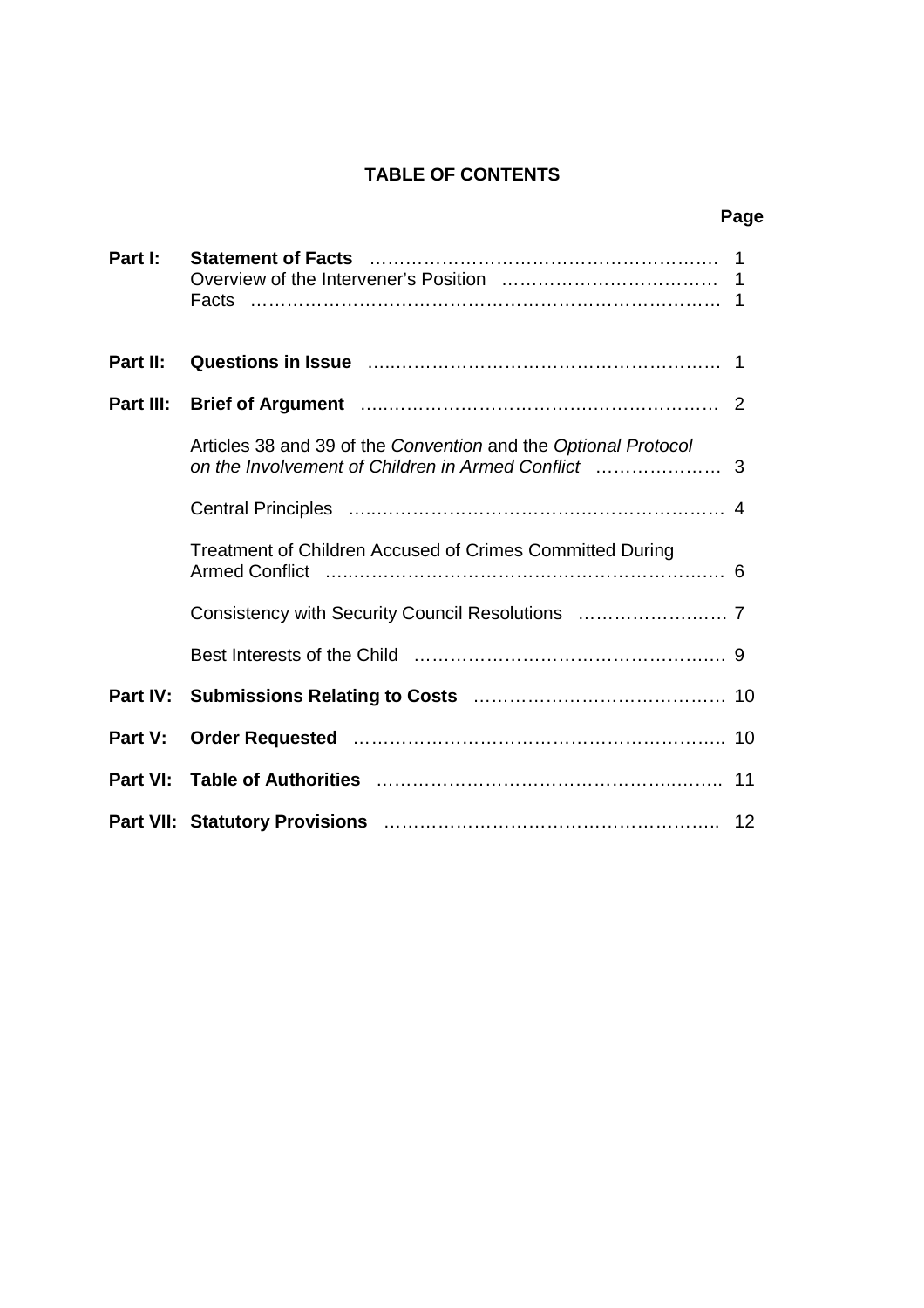#### **PART I –STATEMENT OF FACTS**

#### **Overview of the Intervener's Position**

**1.** This appeal concerns the duty of the Canadian government to protect a Canadian citizen, in particular, a Canadian child, when that child's human rights have been violated in another country. The Canadian Coalition for the Rights of Children and Justice for Children and Youth ("CCRC and JFCY") submit that the interpretation of the Respondent's rights must be determined in the context of domestic and international laws vis-à-vis a child in armed conflict, and within the overarching framework of the "best interests of the child."

#### **Facts**

**2.** The CCRC and JFCY accept the facts as presented by the Appellants and Respondent and take no position where they might disagree.

## **PART II –INTERVENERS'POSITIONON THE QUESTIONS IN ISSUE**

**3.** Did the courts below err in finding that the Respondent's rights under s.7 of the Charter were breached?

 The CCRC and JFCY agree and support the Respondent and the other Interveners with respect to their position that the Appellants' violated the Respondent's section 7 rights under the Canadian Charter of Human Rights and *Freedoms ("Charter")* to life and security of person through its participation in interviewing the Respondent when it was known that he had been tortured and through the Appellants' refusal to seek repatriation under section 10 of the **Department of Foreign Affairs and International Trade Act ("DFAIT Act").<sup>1</sup>** 

**4.** If such a breach occurred, was the remedy appropriate and just in the circumstances?

• The CCRC and JFCY agree that the remedy of ordering the government to seek repatriation of the Respondent is the appropriate and just remedy within the discretion of the trial court pursuant to s. 24(1) of the Charter.

<sup>1</sup> *Department of Foreign Affairs and International Trade Act*, R.S., 1985, c. E-22, s. 1; 1995, c. 5, s. 2 [*DFAIT Act*].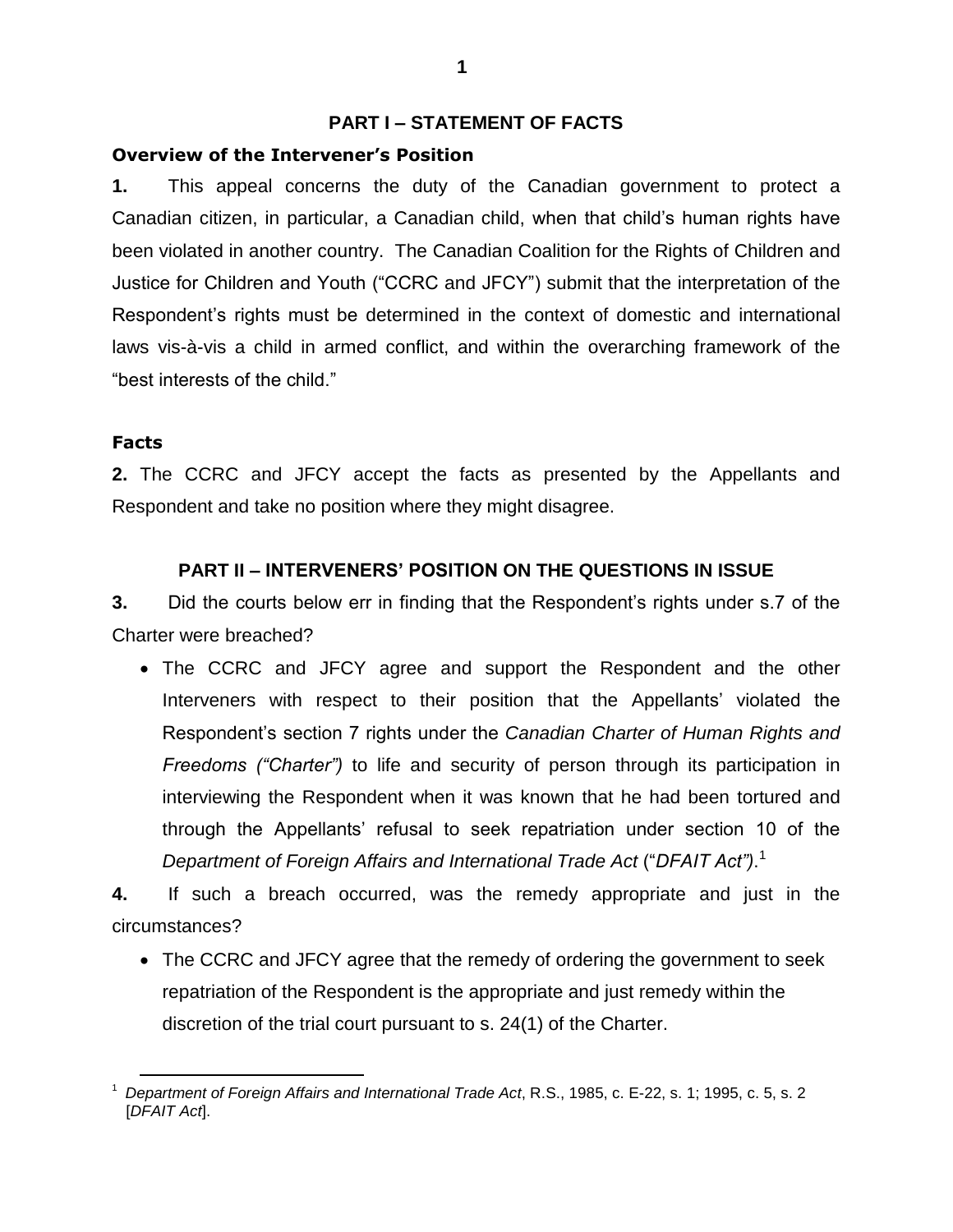#### **PART III –BRIEF OF ARGUMENT**

**5.** The submissions of the CCRC and JFCY are focused on the rights of a child in armed conflict as set out in Canada's international obligations and the *Charter*. There is a positive duty on the state to act on behalf of a child, as well as refrain from harming a child, as well as duties to protect, rehabilitate and reintegrate children involved in armed conflict. Decisions made by the Government of Canada must be consistent with and be made in the best interests of the child, a fundamental principle of law within this context. The duty to protect a child includes executive and administrative functions of the government as well as legislative functions.

**6.** Canadian courts accept that the values articulated in international human rights law inform the context in which the provisions of the *Canadian Charter of Human Rights* and Freedoms ("Charter") must be read.<sup>2</sup> This Court has held that Canadian laws must be interpreted to comply with Canada's international treaty obligations<sup>3</sup> and that "(c)hildren's rights, and attention to their interests, are central humanitarian and compassionate values in Canadian society".<sup>4</sup> The *United Nations Convention on the* Rights of the Child ("Convention")<sup>5</sup> is essential for the interpretation of the rights of children under the *Charter* as the *Charter* does not otherwise directly address their rights as a group who need special consideration and protection.

**7.** The *Convention* includes both rights to protection and rights of self-determination and participation, depending on the age and capability of the child. The right to protection, under the *Convention*, includes positive rights, with a corresponding duty of the state to take action on behalf of a child, in the best interests of a child, as well as negative rights that the state refrain from harming a child. The *Convention* requires Canada, as a State Party, to act in the best interests of the child<sup>6</sup> and codifies a child's right to survival and development.<sup>7</sup>

<sup>2</sup> *Baker v. Canada (Minister of Citizenship and Immigration),* [1999] 2 S.C.R. 817 at para. 70 – 71[*Baker*] and *Canadian Foundation for Children, Youth and the Law v. Canada (A.G.),* [2004] 1 S.C.R. 76 at para. 31 [*Canadian Foundation*].

<sup>3</sup> *Canadian Foundation, supra* note 2 at para. 32. 4

*Baker*, *supra* note 2 at para. 67.

<sup>5</sup> *Convention on the Rights of the Child,* 20 November 1989, 3 U.N.T.S. 1577, Can T.S. 1992/3 [*Convention*].

<sup>6</sup> *Convention*, *ibid*. Article 3.

<sup>7</sup> *Convention, ibid*. Article 6.2.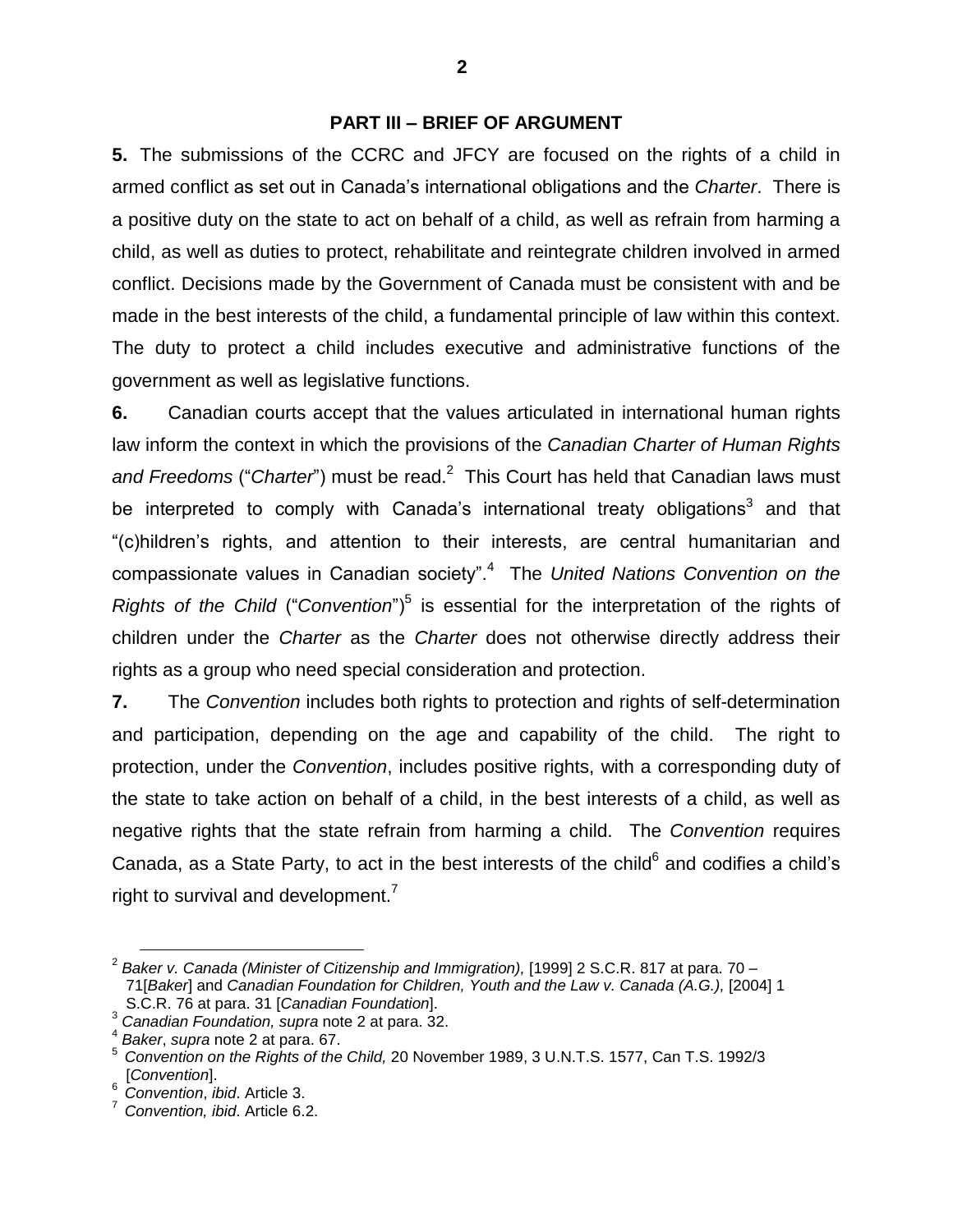**8.** Specifically, the *Convention*'s provisions relating to children involved in armed conflict, should be taken into account by this Honourable Court in its interpretation of the Respondent's rights under s.7 of the *Charter* in this case. It is submitted that this is not a case similar to an extradition context, as argued by the Appellants in paragraph 99 of their factum in this appeal, because the Respondent was taken from Canada to Afghanistan by his father at age 11, an age when children do not make decisions to become involved in armed conflict on their own.

# **Articles 38 and 39 of the** *Convention* **and the** *Optional Protocol on the Involvement of Children in Armed Conflict*

**9.** Articles 38 and 39 of the *Convention* specifically protect the rights of children in the context of armed conflict. $8$  Article 38 prohibits the direct participation of children less than 15 years of age in hostilities and recruitment into armed forces. $9$  Article 39 provides for the protection of child victims of maltreatment and requires states to take all appropriate measures to promote the recovery and social reintegration of children who have been maltreated. "Armed conflict" is specifically listed as one form of maltreatment from which a child is to be protected under Article 39.<sup>10</sup>

**10.** The minimum age for direct participation in hostilities in Article 38 of the *Convention* was raised to 18 in the *United Nations Optional Protocol to the Convention on the Rights of the Child on the Involvement of Children in Armed Conflict* ("*OP-CAC*"), which entered into force on 12 February 2002; and other provisions of Articles 38 and 39 of the *Convention* were expanded, including application to non-state armed forces. 11

**11.** In July 2000, Canada was the first state to ratify the *OP-CAC*, and in June 2000, the Canadian Parliament incorporated the basic principles of the *OP-CAC* into Canadian law by amending Canada's National Defence Act ("NDA").<sup>12</sup> As required in Article 1 of the *OP-CAC*, section 34 of the *NDA* prohibits the deployment of persons under the age of 18 into hostilities, and as required by Article 3 of the *OP-CAC,* section

<sup>8</sup> *Convention, ibid*. Articles 38 and 39.

<sup>9</sup> *Convention, ibid*. Article 38.

<sup>10</sup> *Convention, ibid*. Article 39.

<sup>11</sup> *Optional Protocol to the Convention on the Rights of the Child on the Involvement of Children in Armed Conflict,* G.A. Res. 54/263, U.N. Doc A/RES/54/263, Annex 1 (May 25, 2000), entered into force Feb. 12, 2002 [*OP-CAC*].

<sup>12</sup> *National Defence Act,* R.S., c.N-4, s.1 [*NDA*].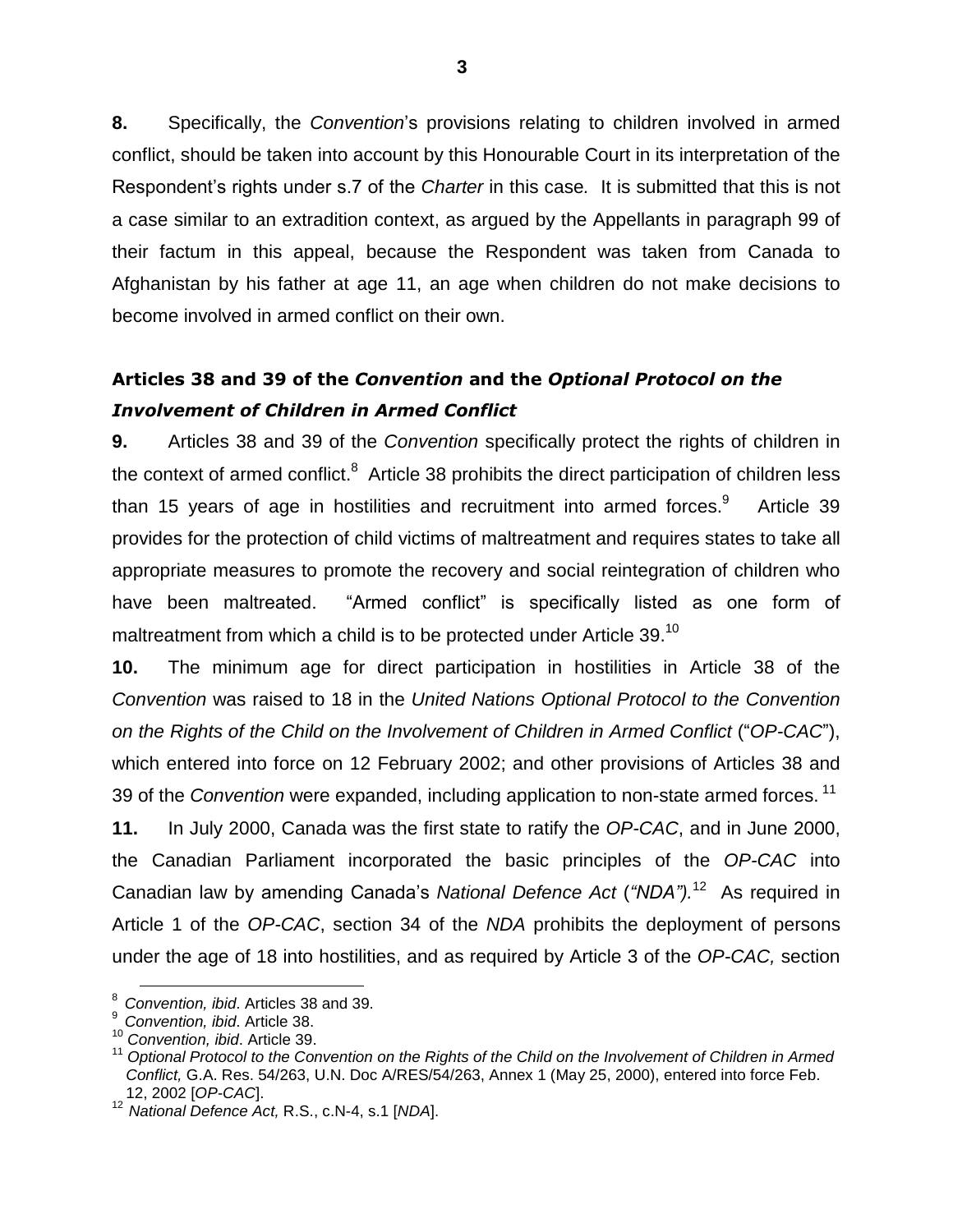20(3) of the *NDA* sets the minimum age of 16 for voluntary recruitment into the armed forces of Canada, and only with parental consent. <sup>13</sup>

**12.** The amendments to the *NDA* clearly demonstrate that it was the intention of Parliament to make the *OP-CAC* binding on the Government of Canada and they establish that anyone under the age of 16 is to be considered a child, to be protected from involvement in armed conflict. The Respondent falls into this category for protection because he was under age 16 when he was arrested for actions related to armed conflict and he was 11 when he was taken from Canada into a zone of active hostilities.

#### **Central Principles**

**13.** The central principles in Articles 38 and 39 of the *Convention,* and the *OP-CAC,* are that (a) those who recruit or use children in armed conflicts are to be prosecuted for violating the rights of children; and (b) a child involved in armed conflict, however taken or recruited, is to be treated as a child first, with a right to protection, rehabilitation, and social reintegration.<sup>14</sup> Paragraph 11 of the Preamble to the *OP-CAC* also applies these principles to non-state armed groups, such as those who used the Respondent, with a declaration of:

Condemning with the gravest concern the recruitment, training, and use within and across national borders of children in hostilities by armed groups distinct from the armed forces of a State, and recognizing the responsibility of those who recruit, train, and use children in this regard.<sup>15</sup>

**14.** Further, Article 4 of the *OP-CAC* specifically addresses recruitment by nonstate armed groups:

Armed groups that are distinct from the armed forces of a State should not, under any circumstances, recruit or use in hostilities persons under the age of 18 years.<sup>16</sup>

<sup>13</sup> *NDA, ibid*. sections 20(3) and 34, and *OP-CAC, supra* note 9, Articles 1 and 3.

<sup>14</sup> *Convention*, *supra* note 3, Articles 38 and 39, and *OP-CAC, supra* note 9.

<sup>15</sup> *OP-CAC, ibid.* at para. 11 of Preamble.

<sup>16</sup> *OP-CAC, ibid.* Article 4.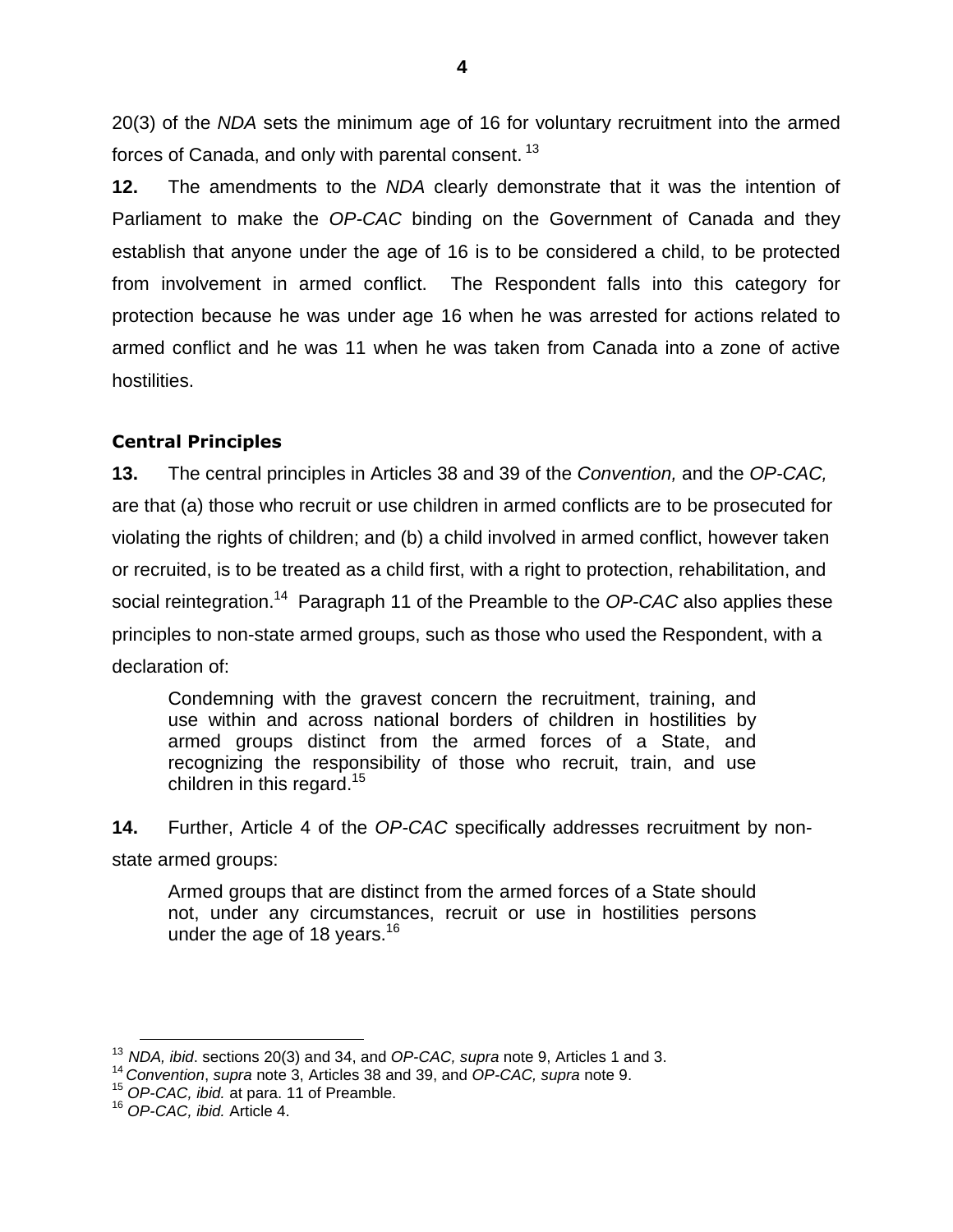**15.** The substance of the duty to protect children who have been used in armed conflict is prescribed in paragraph 3 of Article 6 of the *OP-CAC*:

States Parties shall take all feasible measures to ensure that persons within their jurisdiction recruited or used in hostilities contrary to the present Protocol are demobilized or otherwise released from service. States Parties, shall, when necessary, accord to such persons all appropriate assistance for their physical and psychological recovery and their social reintegration (emphasis added).<sup>17</sup>

**16.** It is submitted that the Appellants, as the State Party responsible to protect the rights of the Respondent, a Canadian child, are obligated to provide assistance for the purpose of rehabilitation and social reintegration. Social reintegration, by its nature, includes a duty for the state of which a child is citizen to do everything feasible to protect the child, return the child, and rehabilitate the child so the child can successfully function as part of society. It is submitted that this duty was not fulfilled by the Appellants', who merely sent two brief diplomatic messages to the United States of America, which is not signatory to the *Convention*, noting the Respondent's age and indicating he was a child, when alternative actions were known and available to the Appellants.

**17.** Throughout the *Convention* and the *OP-CAC*, the duty to protect the child includes taking administrative and "all feasible measures," as stated in the first paragraph of Article 6 of the *OP-CAC*:

Each State party shall take all necessary legal, administration, and other measures to ensure the effective implementation and enforcement of the provisions of this Protocol within its jurisdiction (emphasis added).<sup>18</sup>

Administrative measures are obligatory when they involve the protection of a child who was taken into armed conflict, and when the child was not responsible for that decision. There were, and are, other measures available for Canada to take. For example, for the purposes of rehabilitation and reintegration, other States sought repatriation of their child citizens held at Guantánamo Bay and were granted their repatriation requests.

<sup>17</sup> *OP-CAC, ibid.* Article 6.

<sup>18</sup> *OP-CAC, ibid.* Article 6.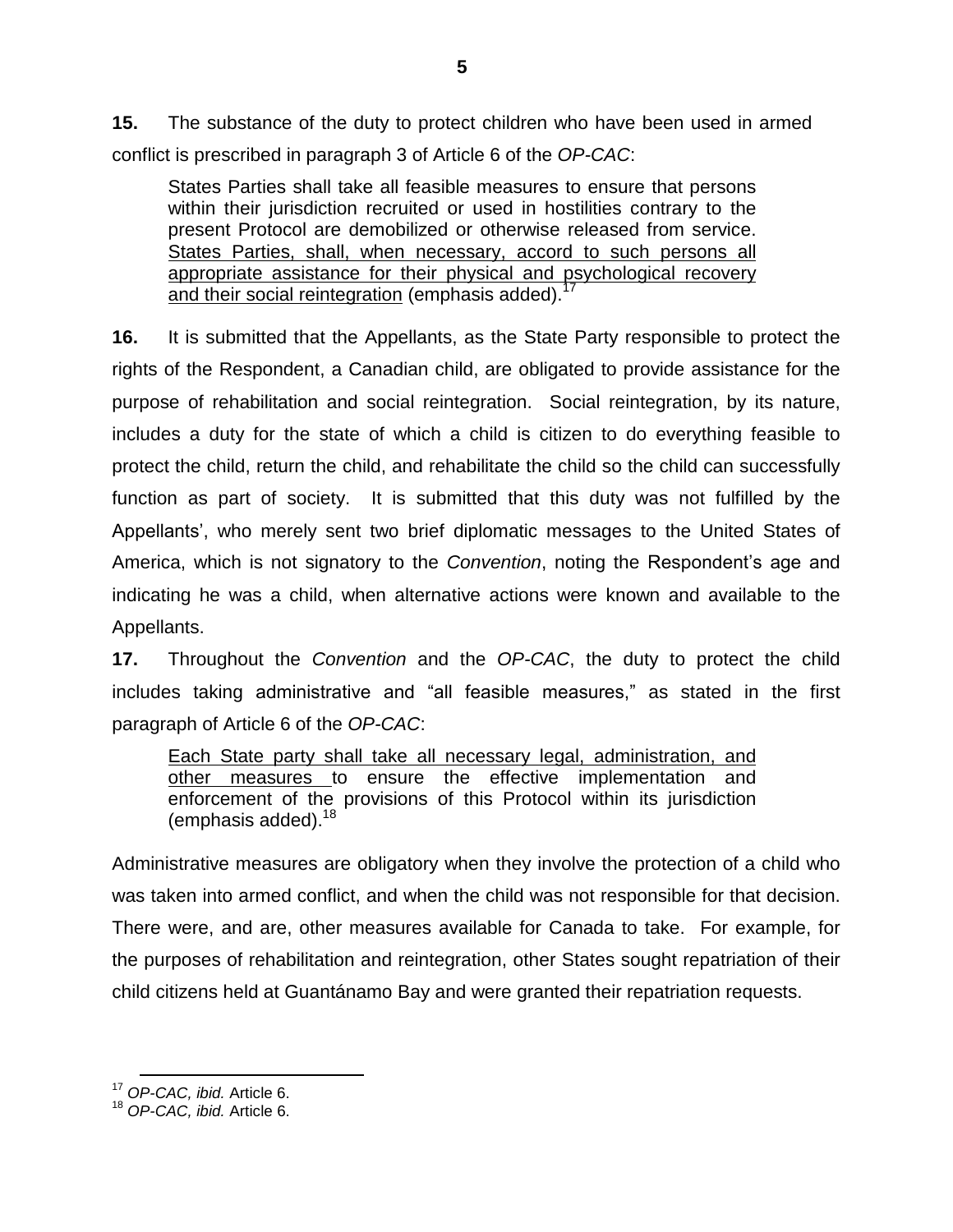## **Treatment of Children Accused of Crimes Committed During Armed Conflict**

**18.** Further guidance for implementation of Articles 38 and 39 of the *Convention* and the *OP-CAC* is provided in the *Paris Principles and Guidelines on Children Associated with Armed Forces or Armed Groups* (Paris Guidelines*)*, endorsed by Canada and 76 member states of the United Nations in February 2007.<sup>19</sup> These principles were based on international law and knowledge and lessons learned in dealing with children involved in armed conflict.

**19.** The Paris Guidelines are relevant for this case because they provide a more precise definition for the category of children involved in armed conflict. The respondent clearly falls within the definition provided in Article 2.1:

**"A child associated with an armed force or armed group"**refers to any person below 18 years of age who is or who has been recruited or used by an armed force or armed group in any capacity, including but not limited to children, boys and girls, used as fighters, cooks, porters, messengers, spies, or for sexual purposes. It does not only refer to a child who is taking or has taken a direct part in hostilities (emphasis added).  $20$ 

**20.** In addition, Articles 3.6 and 3.7 of the Paris Guidelines address the particular issue of how to treat children accused of crimes during their involvement in armed conflicts. Consistent with the principle of treating them as children first and applying the universal principles of juvenile justice, these two Articles reinforce the duty of states to focus on social rehabilitation and use alternatives to judicial proceedings whenever possible:

Article 3.6: Children who are accused of crimes under international law allegedly committed while they were associated with armed forces or armed groups should be considered primarily as victims of offences against international law; not only as perpetrators. They must be treated in accordance with international law in a framework of restorative justice and social rehabilitation, consistent with international law which offers children special protection through numerous agreements and principles (emphasis added); and

<sup>&</sup>lt;sup>19</sup> The *Paris Principles and Guidelines on Children Associated with Armed Forces or Armed Groups is a* declaration endorsed by 76 member states of the United Nations at an international, ministerial meeting hosted by France in February 2007: www.un.org/children/conflict/English/parisprinciples.html [Paris Guidelines].

<sup>20</sup> Paris Guidelines, *ibid.,* Article 2.1.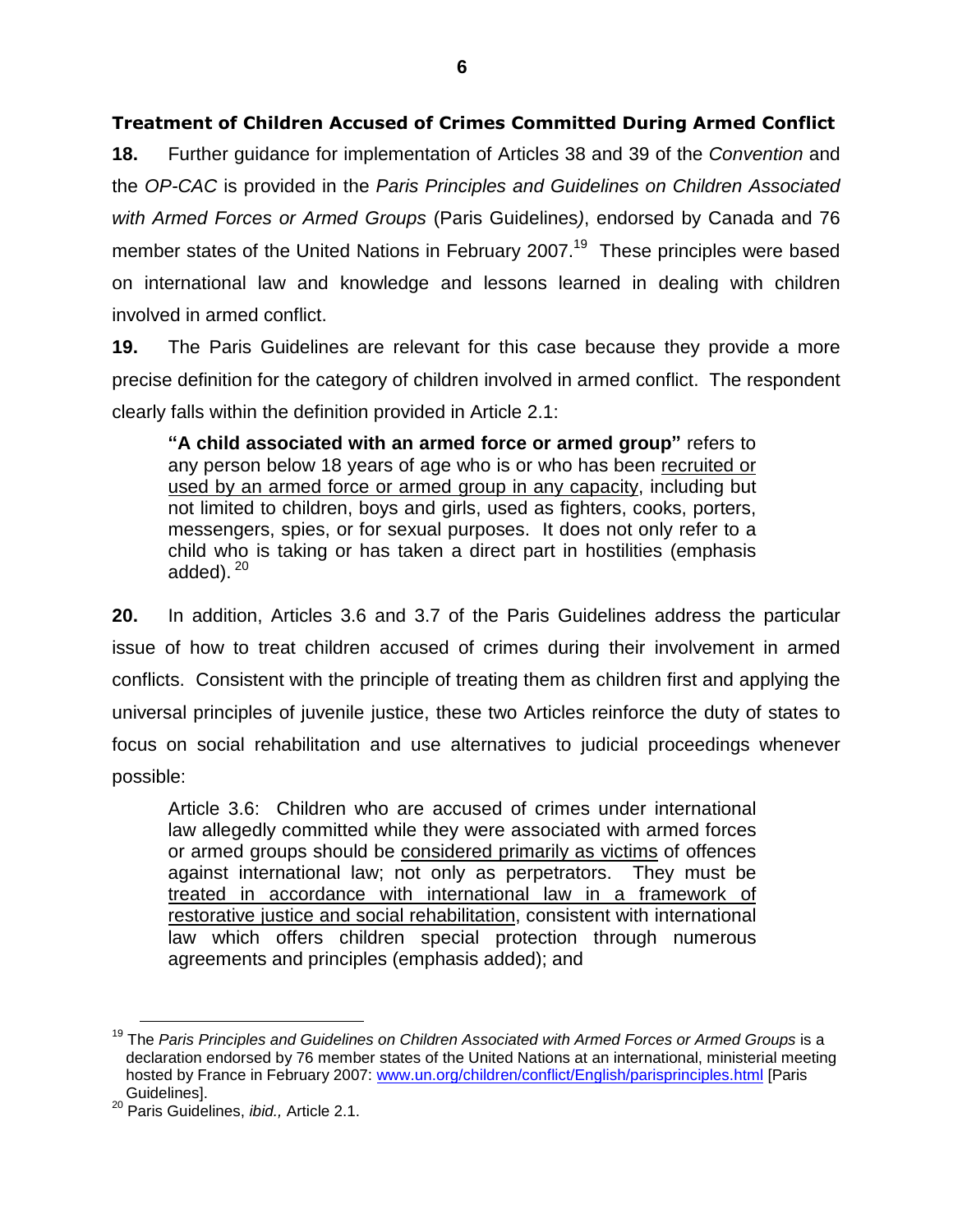Article 3.7: Wherever possible, alternatives to judicial proceedings must be sought, in line with the *Convention* on the Rights of the Child and other international standards for juvenile justice (emphasis added).<sup>21</sup>

**21.** The Paris Guidelines are relevant for all parties, including Canada, who have the duty to protect the rights of a child involved in armed conflict. They provide standards for good practices and grounding for an alternative course of action that was and is available to the Appellants in relation to the Respondent, a course that would be consistent with international standards and commitments Canada has made on the issue of children involved in armed conflict. The provisions in Article 3.6 and 3.7 do not say that a young person should not be held accountable for actions taken, one of the concerns raised by the Appellants in this case. Instead, they provide that alternative measures should be found to the judicial system, measures that are appropriate for the age and circumstances of the child. This is consistent with the provisions for alternative measures in Canada's Youth Criminal Justice Act.<sup>22</sup>

## **Consistency with Security Council Resolutions**

**22.** The scope of the state's duty in relation to children involved in armed conflict is further reinforced by a series of Security Council resolutions, to which Canada is bound as a member state of the United Nations and which Canada actively supported from the earliest one in 1999 to the latest one in 2009.

**23.** There are seven Security Council Resolutions on Children and Armed Conflict, which reaffirm and elaborate the following basic principles as essential for international peace and security:

- children who are recruited into military activity should be treated first of all as children who need protection, rehabilitation, and reintegration into society; and
- those who recruit and/or use children for military activity should be prosecuted for violation of international laws. $^{23}$

<sup>21</sup> Paris Guidelines, i*bid.* Articles 3.6 and 3.7.

<sup>22</sup> *Youth Criminal Justice Act,* S.C., c.1, sections 4 - 12.

<sup>&</sup>lt;sup>23</sup> United Nations Security Council Resolutions on Children and Armed Conflict [Security Council Resolutions]:

Resolution 1261, S/RES/1261 (1999), at para. 3, 9 and 15, [Resolution 1261],

Resolution 1314, S/RES/1314 (2000), at para. 2 and 11, [Resolution 1314],

Resolution 1379, S/RES/1379 (2001), at para. 8(e) and 9(a), [Resolution 1379],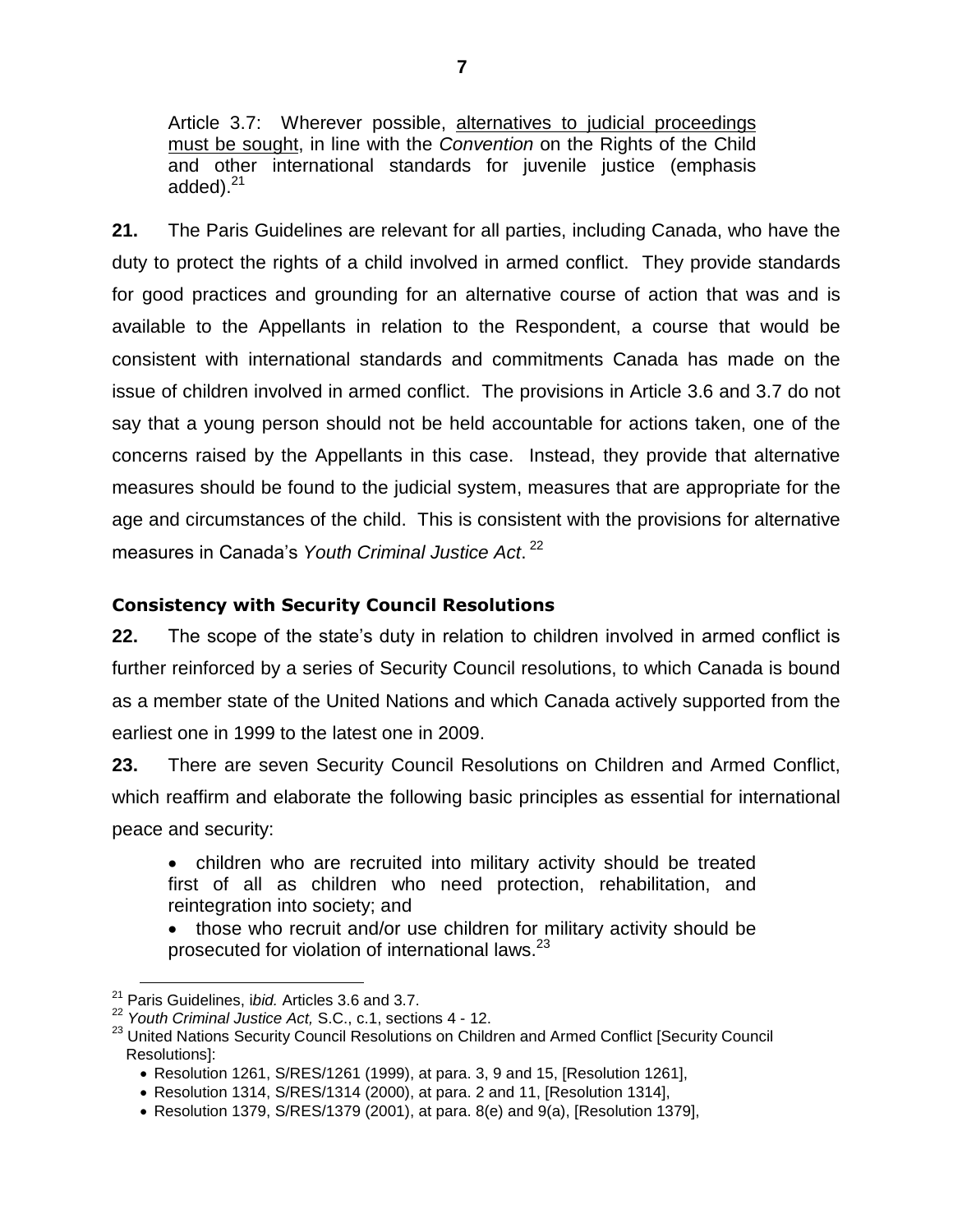**24.** On the question of treatment for such children, these resolutions also call for states to rehabilitate and reintegrate children who become involved in armed conflicts. Paragraph 15 of the first Resolution 1261 in 1999, "urges states and the United Nations system to facilitate the disarmament, demobilization, rehabilitation and reintegration of children used as soldiers in violation of international law*."*<sup>24</sup>

**25.** Resolution 1314 in 2000, called on all states to fully respect the *OP-CAC*, which includes paragraph 3 of Article 6 on the issue of reintegration (as addressed above in our paragraph 15). <sup>25</sup>

**26.** Paragraph 13 of Resolution 1460, in 2003, emphasized reintegration and education for transition back to normal life; specifically, it"calls on Member States and international organizations to ensure that... the duration of these processes is sufficient for a successful transition to normal life, with a particular emphasis on education ..."

**27.** The preamble of Resolution 1612, in 2005, and of Resolution 1882, in August 2009, stresses "the primary role of national Governments in providing protection and relief to all children affected by armed conflicts."<sup>26</sup>

**28.** Further, paragraph 13 of Resolution 1882 emphasizes that effective reintegration programs are "crucial for the well-being of all children who, in contravention of applicable international law, have been recruited or used by armed forces and groups, and are a critical factor for durable peace and security.<sup>27</sup>

**29.** It is submitted that the Appellants, as a member state of the United Nations and one who actively endorsed these resolutions, have a duty to comply with these Security Council Resolutions on Children and Armed Conflict. This duty includes actively taking steps to rehabilitate and reintegrate the Respondent, a child and citizen of Canada who was used in armed conflict in contravention of international law.

Resolution 1460, S/RES/1460 (2003), at para. 5 of preamble, and 13, [Resolution 1460],

Resolution 1539, S/RES/1539 (2004), at para. 4 of preamble, and 8, [Resolution 1539],

Resolution 1612, S/RES/1612 (2005), at para. 4 of preamble, and 14, [Resolution 1612], and

Resolution 1882, S/RES/1882 (2009), at para. 5 of preamble, and 13, [Resolution 1882].

<sup>24</sup> Resolution 1261, i*bid.* at para. 15.

<sup>25</sup> Resolution 1314, s*upra* note 21 at para. 3.

<sup>26</sup> Resolution 1612, *supra* note 21 at para 3 of preamble, and Resolution 1882, *supra* note 21, at para 3 of preamble.

<sup>27</sup> Resolution 1882, *supra* note 21 at para. 13.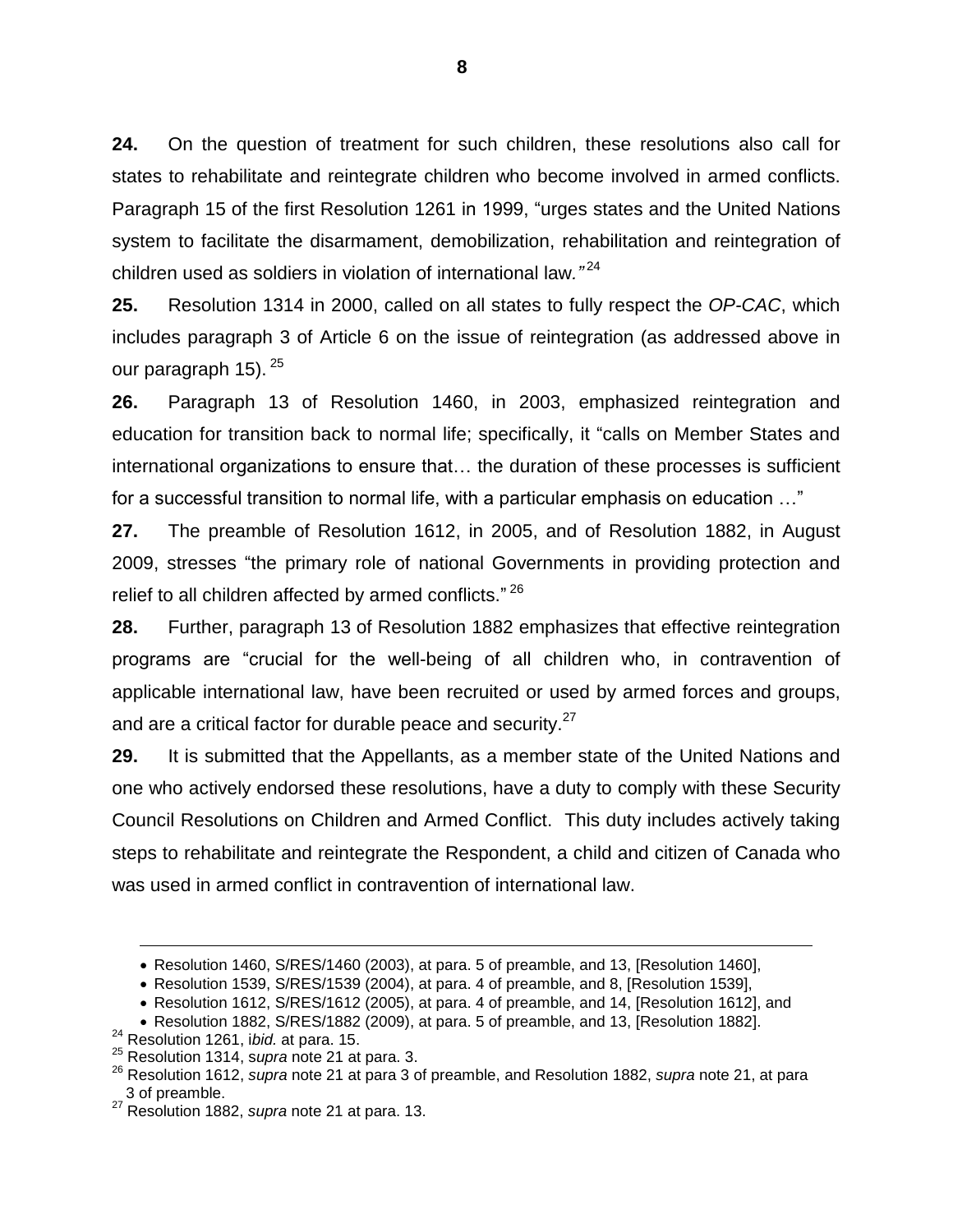**30.** The CCRC and JFCY support the position of the Respondent and the other Interveners that the appropriate remedy is for the Appellants to ask for the repatriation of the Respondent. This remedy is consistent with international laws, treaties and principles, specifically,

- Articles 38 and 39 of the *Convention*,
- the Preamble, Articles 1, 3, 4 and 6 of the *OP-CAC*,
- the seven Security Council Resolutions on Children and Armed Conflict,<sup>28</sup> and
- Articles 2.1, 3.6 and 3.7 of the Paris Guidelines.

# **Best Interests of the Child**

**31.** Article 3 of the *Convention* provides that "in all actions concerning children ... the best interests of the child shall be a primary consideration (emphasis added)".<sup>29</sup> The best interests principle is the only "primary consideration" stated in the *Convention*. It is submitted that there is no evidence that the best interest of the Respondent were even considered by the Appellants in its refusal to seek repatriation of the Respondent.

**32.** The reference to "all actions concerning children (emphasis added)" in Article 3 of the *Convention*, includes administrative actions.<sup>30</sup> It is submitted that there is no exemption for matters that fall under the executive branch of government. Such an exemption would undermine the central intent and universality of the rights of children under the *Convention* and would undermine Canada's credibility as a signatory to the *Convention* as a party to international treaties.

**33.** It is further submitted that the Appellants must apply the provisions of *DFAIT* Act<sup>31</sup> in a manner consistent with domestic and international law, in order to ensure that the best interests, special needs, stage of development and circumstances of young people remain a central focus in all decision making vis-à-vis children.<sup>32</sup>

**34.** Article 6 of the *Convention*, as well as mandating the right to life provides that "States Parties shall ensure to the maximum extent possible the survival and development of the child (emphasis added). $^{33}$  It is submitted that the Appellants'

<sup>28</sup> Security Council Resolutions, *Supra* note 21.

<sup>29</sup> *Convention, supra* note 3, Article 3.

<sup>30</sup> *Convention, supra* note 3, Article 3.

<sup>31</sup> *DFAIT Act, supra* note 1.

<sup>32</sup> *Baker, supra* note 2 at para 71 and *Canadian Foundation*, *supra* note 2 at para 31.

<sup>33</sup> *Convention, supra* note 3, Article 6.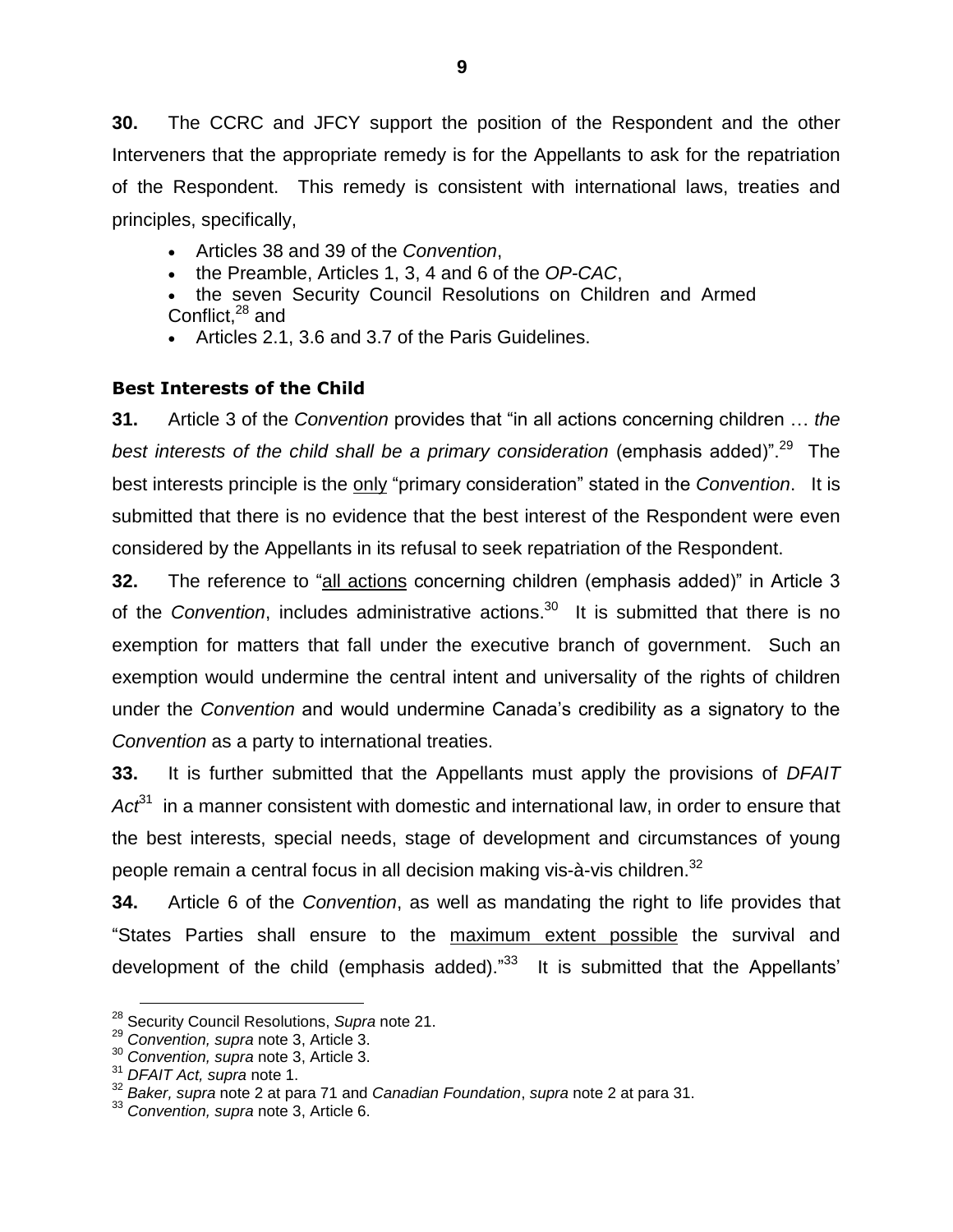dispatch of two diplomatic notes mentioning the Respondent's age does not meet this test, particularly when other alternatives are prescribed by the *Convention*, OP-CAC, Security Council Resolutions, and Paris Guidelines.

35. It is submitted that the Appellants' have directly violated the Respondent's rights under the *Charter*, failed to apply the best interests principle in the management of the Respondent's case, and thereby failed to fulfill its obligations to protect the Respondent, as a child involved in armed conflict. Upholding the Federal Court of Appeal's decision that requires the Appellants' to ask for the repatriation of the Respondent is the appropriate order. In seeking repatriation, it is respectfully submitted that the Appellants' must do so in a manner consistent with the Respondent's rights under the Charter, Convention, OP-CAC, Security Council Resolutions and the Paris Guidelines.

36. Resolution of this case has important precedence for protection of the rights of all children who are citizens of Canada and for upholding the important international laws and norms for the treatment of children involved in armed conflict, which are considered matters of international peace and security by Canada and the United Nations Security Council.

#### **PART IV - SUBMISSIONS RELATING TO COSTS**

37. The CCRC and JFCY does not seek costs and asks that costs not be ordered against them.

#### **PART V - ORDER REQUESTED**

38. The CCRC and JFCY respectfully requests permission to present oral argument. 39. The CCRC and JFCY request that this Honourable Court dismiss the appeal.

ALL OF WHICH IS RESPECTFULLY SUBMITTED this 14 day of October, 2009.

Emily Chan Counsel for the Interveners, the Canadian Coalition for the Rights of Children and Justice for Children and Youth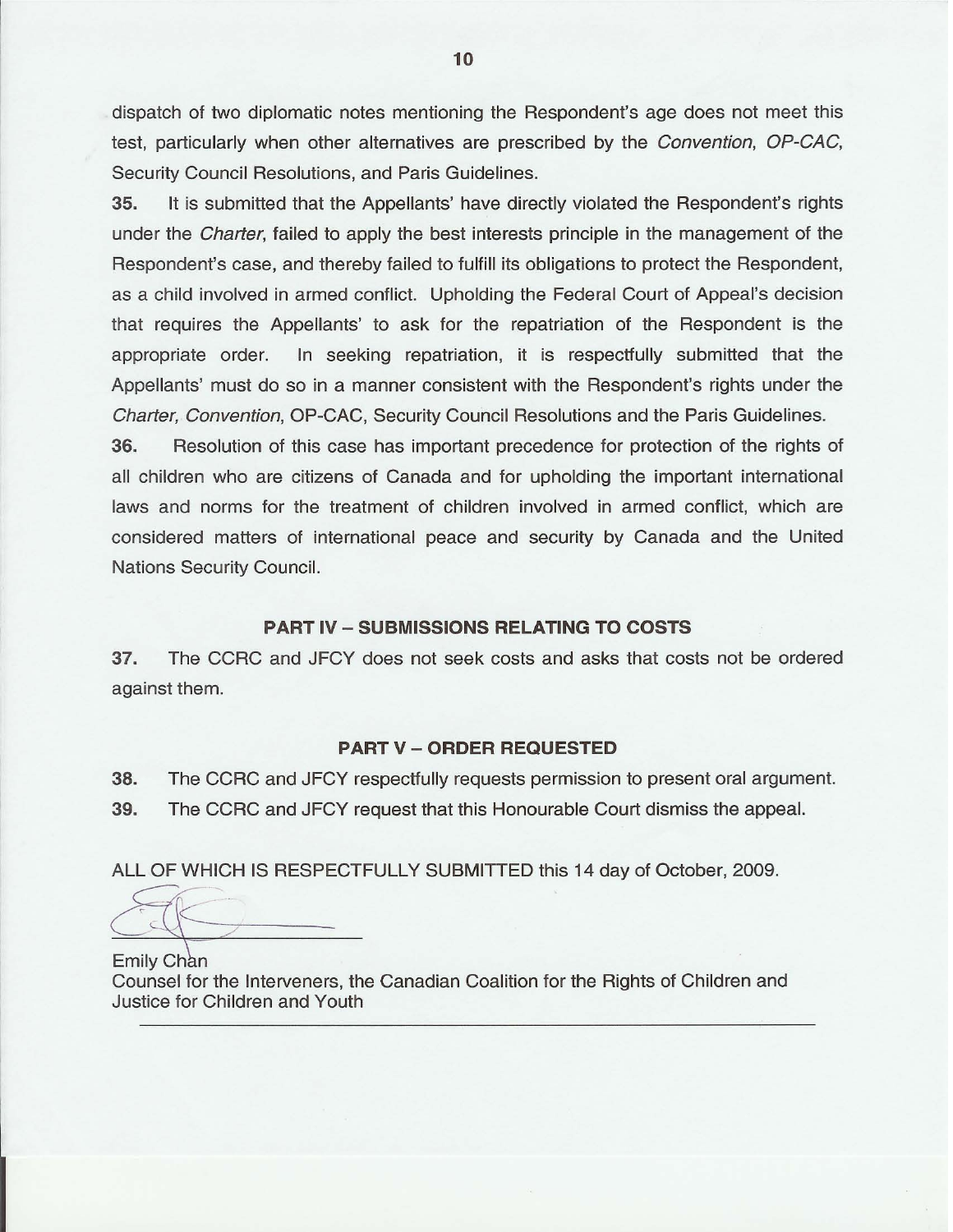# **PART VI –TABLE OF AUTHORITIES**

| <b>Cases</b>                                                                                                      | Paragraph      |
|-------------------------------------------------------------------------------------------------------------------|----------------|
| Baker v. Canada (Minister of Citizenship and Immigration),<br>[1999] 2 S.C.R. 817                                 | 6, 33          |
| Canadian Foundation for Children, Youth and the Law v. Canada<br>(A.G.), [2004] 1 S.C.R. 76                       | 6, 33          |
| <b>Other</b>                                                                                                      |                |
| The Paris Principles and Guidelines on Children Associated with<br>Armed Forces or Armed Groups, February 2007    | 18, 19, 20, 30 |
| United Nations Security Council Resolutions on Children and Armed<br>Conflict: Resolution 1261, S/RES/1261 (1999) | 23, 24, 30     |
| United Nations Security Council Resolutions on Children and Armed<br>Conflict: Resolution 1314, S/RES/1314 (2000) | 23, 25, 30     |
| United Nations Security Council Resolutions on Children and Armed<br>Conflict: Resolution 1379, S/RES/1379 (2001) | 23, 30         |
| United Nations Security Council Resolutions on Children and Armed<br>Conflict: Resolution 1460, S/RES/1460 (2003) | 23, 26, 30     |
| United Nations Security Council Resolutions on Children and Armed<br>Conflict: Resolution 1539, S/RES/1539 (2004) | 23, 30         |
| United Nations Security Council Resolutions on Children and Armed<br>Conflict: Resolution 1612, S/RES/1612 (2005) | 23.27,30       |
| United Nations Security Council Resolutions on Children and Armed<br>Conflict: Resolution 1882, S/RES/1882 (2009) | 23, 27, 28, 30 |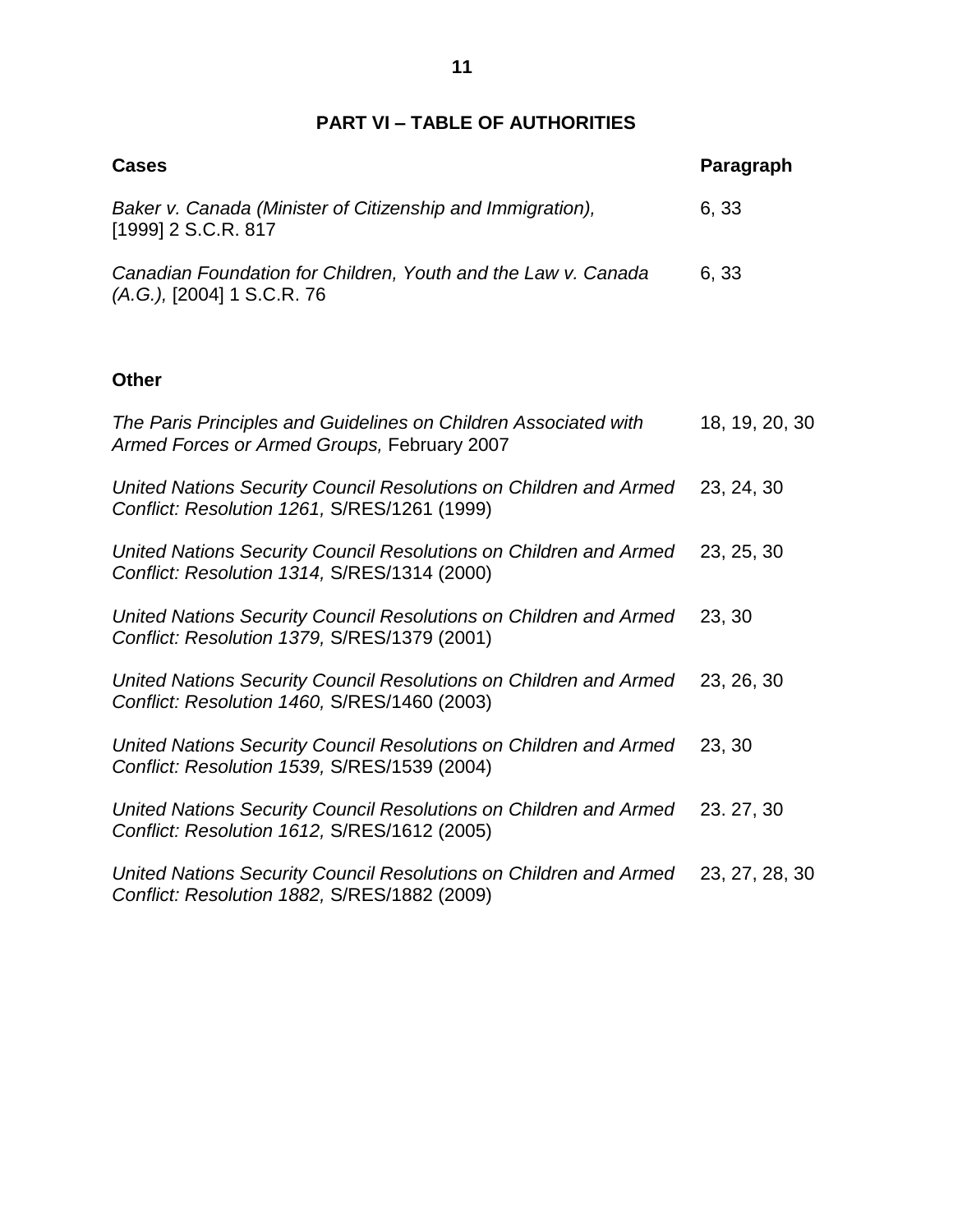# **PART VII –STATUTORY PROVISIONS**

| <b>Domestic</b>                                                           | Page |
|---------------------------------------------------------------------------|------|
| Department of Foreign Affairs and International Trade Act, R.S., 1985,    |      |
|                                                                           |      |
|                                                                           |      |
| <b>International</b>                                                      |      |
| Convention on the Rights of the Child, 20 November 1989, 3 U.N.T.S. 1577, | 23   |

| Optional Protocol to the Convention on the Rights of the Child on the |  |
|-----------------------------------------------------------------------|--|
| involvement of children in armed conflict, G.A. Res. 54/263, U.N.     |  |
| Doc A/RES/54/263, Annex 1 (May 25, 2000), entered into force          |  |
|                                                                       |  |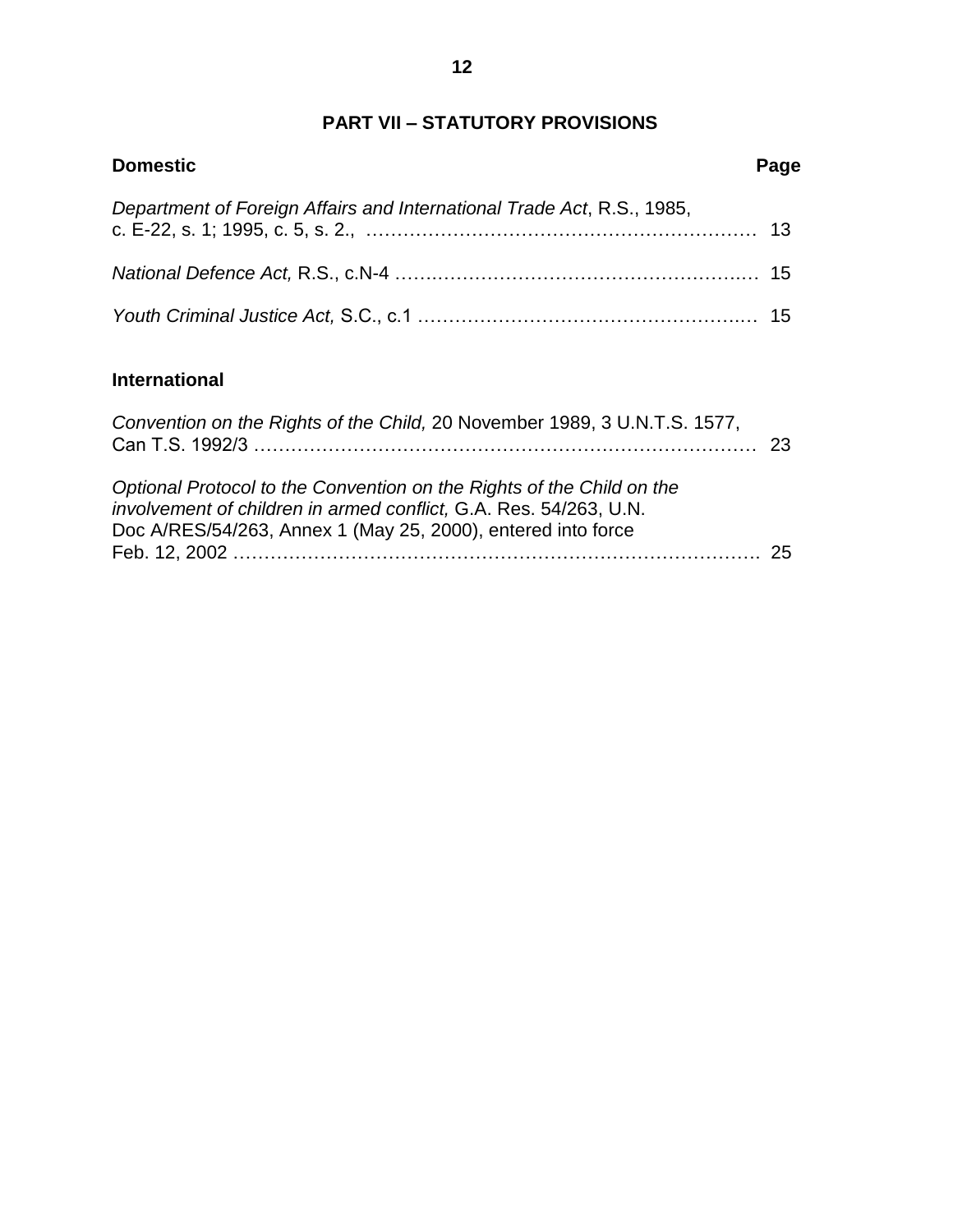# **Department of Foreign Affairs and International Trade Act R.S., 1985, c. E-22, s. 1; 1995, c. 5, s. 2.**

#### Powers, duties and functions of Minister

**10.** (1) The powers, duties and functions of the Minister extend to and include all matters over which Parliament has jurisdiction, not by law assigned to any other department, board or agency of the Government of Canada, relating to the conduct of the external affairs of Canada, including international trade and commerce and international development.

#### Idem

(2) In exercising his powers and carrying out his duties and functions under this Act, the Minister shall

(*a*) conduct all diplomatic and consular relations on behalf of Canada;

(*b*) conduct all official communication between the Government of Canada and the government of any other country and between the Government of Canada and any international organization;

(*c*) conduct and manage international negotiations as they relate to Canada;

(*d*) coordinate Canada's international economic relations;

(e) foster the expansion of Canada's international trade and commerce;

(*f*) have the control and supervision of the Canadian International Development Agency;

(*g*) coordinate the direction given by the Government of Canada to the heads of Canada's diplomatic and consular missions;

(*h*) have the management of Canada's diplomatic and consular missions;

(*i*) administer the foreign service of Canada;

(*i*) foster the development of international law and its application in Canada's external relations; and

(*k*) carry out such other duties and functions as are by law assigned to him.

#### Programs

(3) The Minister may develop and carry out programs related to the Minister's powers, duties and functions for the promotion of Canada's interests abroad including:

(a) the fostering of the expansion of Canada's international trade and commerce; and

(*b*) the provision of assistance for developing countries.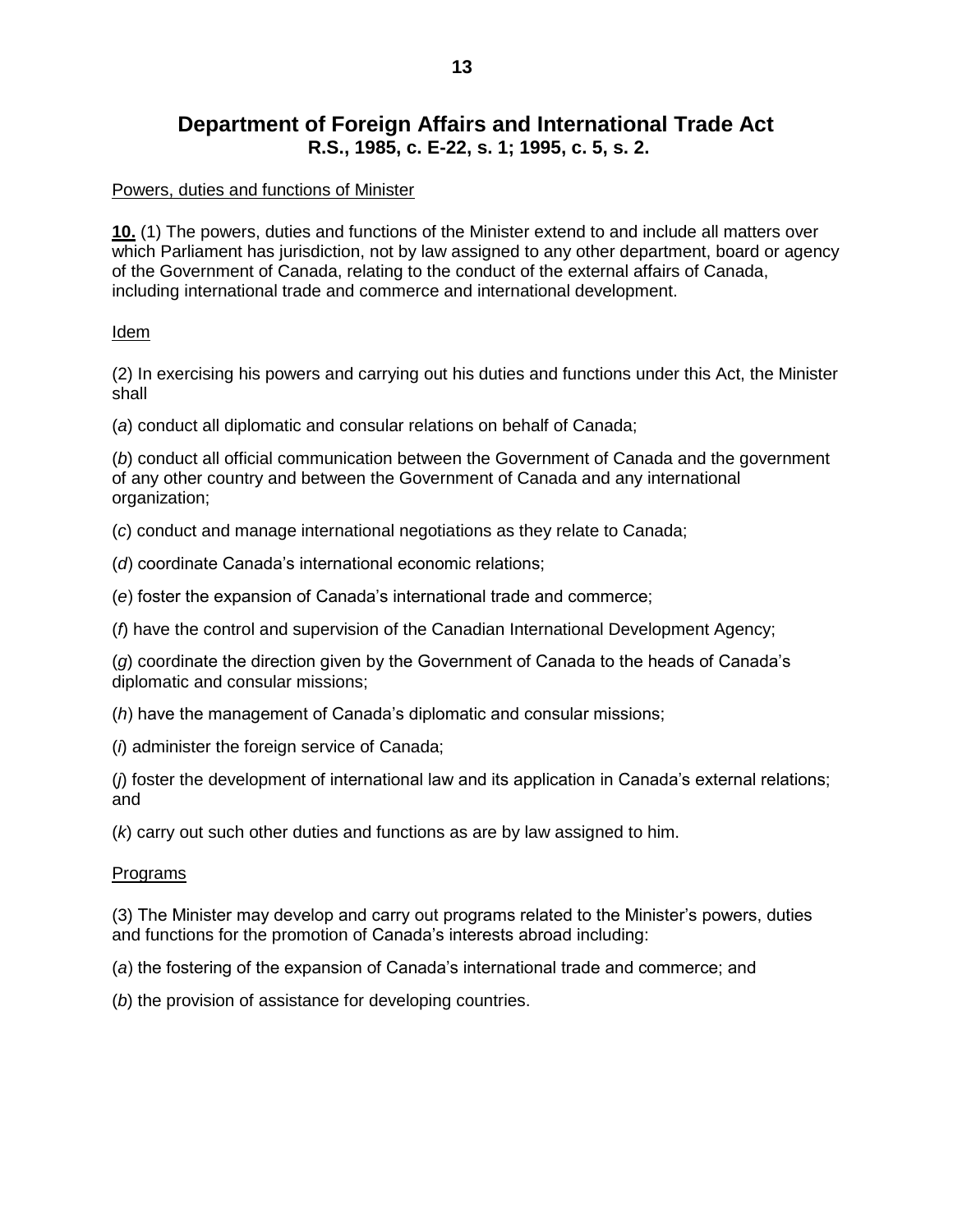# Loi sur le ministère des Affaires étrangères et du Commerce international

L.R. (1985), ch. E-22, art. 1; 1995, ch. 5, art. 2.

#### POUVOIRS ET FONCTIONS DU MINISTRE

#### Attributions

10. (1) Les pouvoirs et fonctions du ministre s'étendent d'une facon générale à tous les domaines de compétence du Parlement non attribués de droit à d'autres ministères ou organismes fédéraux et liés à la conduite des affaires extérieures du Canada, notamment en matière de commerce international et de développement international.

#### Idem

(2) Dans le cadre des pouvoirs et fonctions que lui confère la présente loi, le ministre:

a) dirige les relations diplomatiques et consulaires du Canada;

b) est chargé des communications officielles entre le gouvernement du Canada, d'une part, et les gouvernements étrangers ou les organisations internationales, d'autre part;

c) mène les négociations internationales auxquelles le Canada participe;

d) coordonne les relations économiques internationales du Canada;

e) stimule le commerce international du Canada;

f) a la tutelle de l'Agence canadienne de développement international;

g) coordonne les orientations données par le gouvernement du Canada aux chefs des missions diplomatiques et consulaires du Canada;

h) assure la gestion des missions diplomatiques et consulaires du Canada:

i) assure la gestion du service extérieur;

 $\hat{\theta}$  encourage le développement du droit international et son application aux relations extérieures du Canada:

k) exerce tous autres pouvoirs et fonctions qui lui sont attribués de droit.

#### **Programmes**

(3) Le ministre peut élaborer et mettre en oeuvre des programmes relevant de ses pouvoirs et fonctions en vue de favoriser les intérêts du Canada à l'étranger, notamment:

a) de stimuler le commerce international du Canada;

b) d'aider les pays en voie de développement.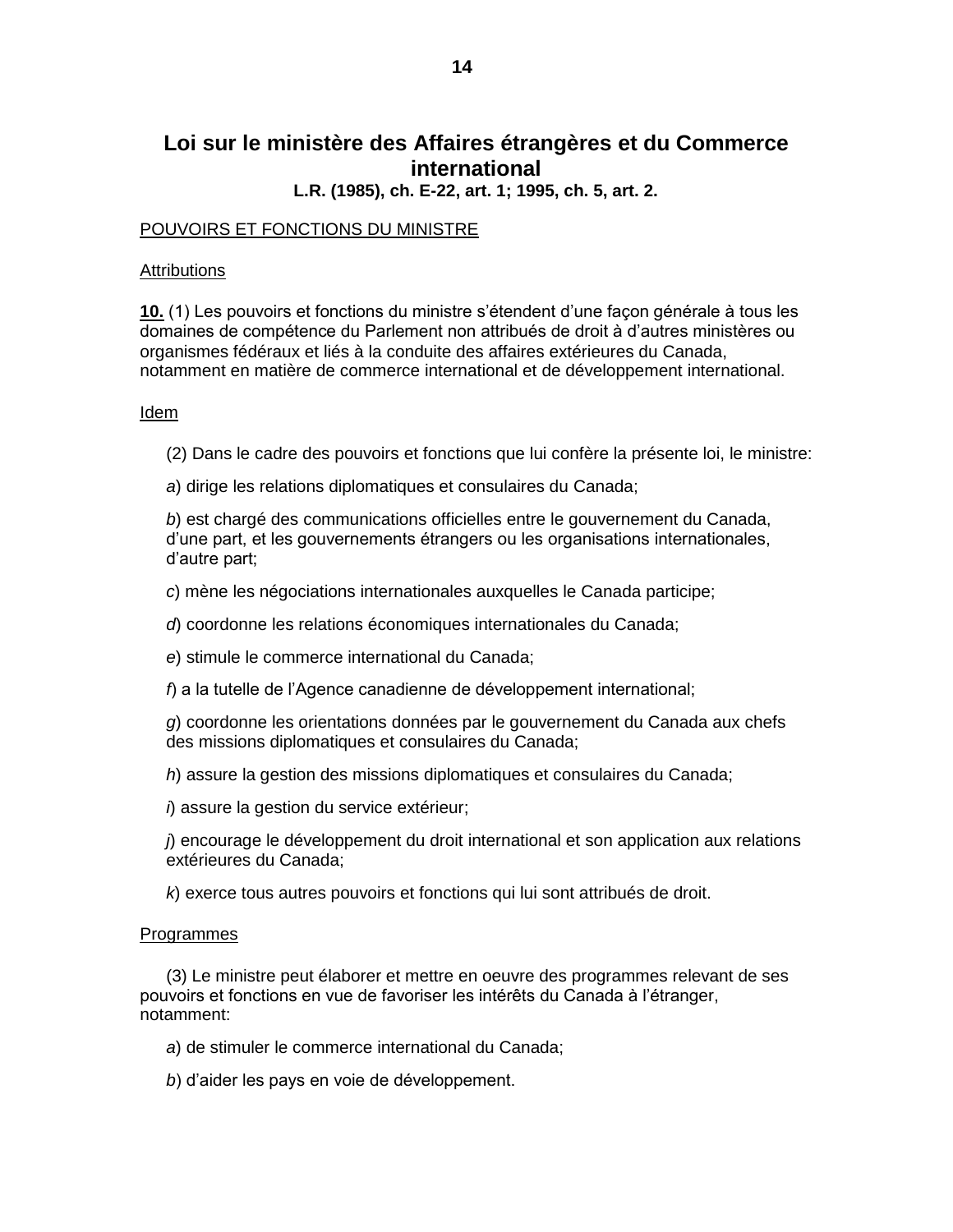# **National Defence Act**

#### **R.S., c. N-4, s. 1.**

**20. (3)** A person under the age of eighteen years shall not be enrolled without the consent of one of the parents or of the guardian of that person.

**34.** A person who is under the age of eighteen years may not be deployed by the Canadian Forces to a theatre of hostilities.

# **Loi sur la défense nationale**

#### **S.R., ch. N-4, art. 1.**

**20. (3)** L'enrôlement dans les Forces canadiennes des personnes âgées de moins de dix-huit ans est subordonné au consentement de leur père, mère ou tuteur.

34. Ne peuvent être déployées sur un théâtre d'hostilités par les Forces canadiennes les personnes de moins de dix-huit ans.

# **Youth Criminal Justice Act**

2002, c. 1 [Assented to February 19th, 2002]

PART 1

#### EXTRAJUDICIAL MEASURES

Principles and Objectives

Declaration of principles

**4.** The following principles apply in this Part in addition to the principles set out in section 3:

(*a*) extrajudicial measures are often the most appropriate and effective way to address youth crime;

(*b*) extrajudicial measures allow for effective and timely interventions focused on correcting offending behaviour;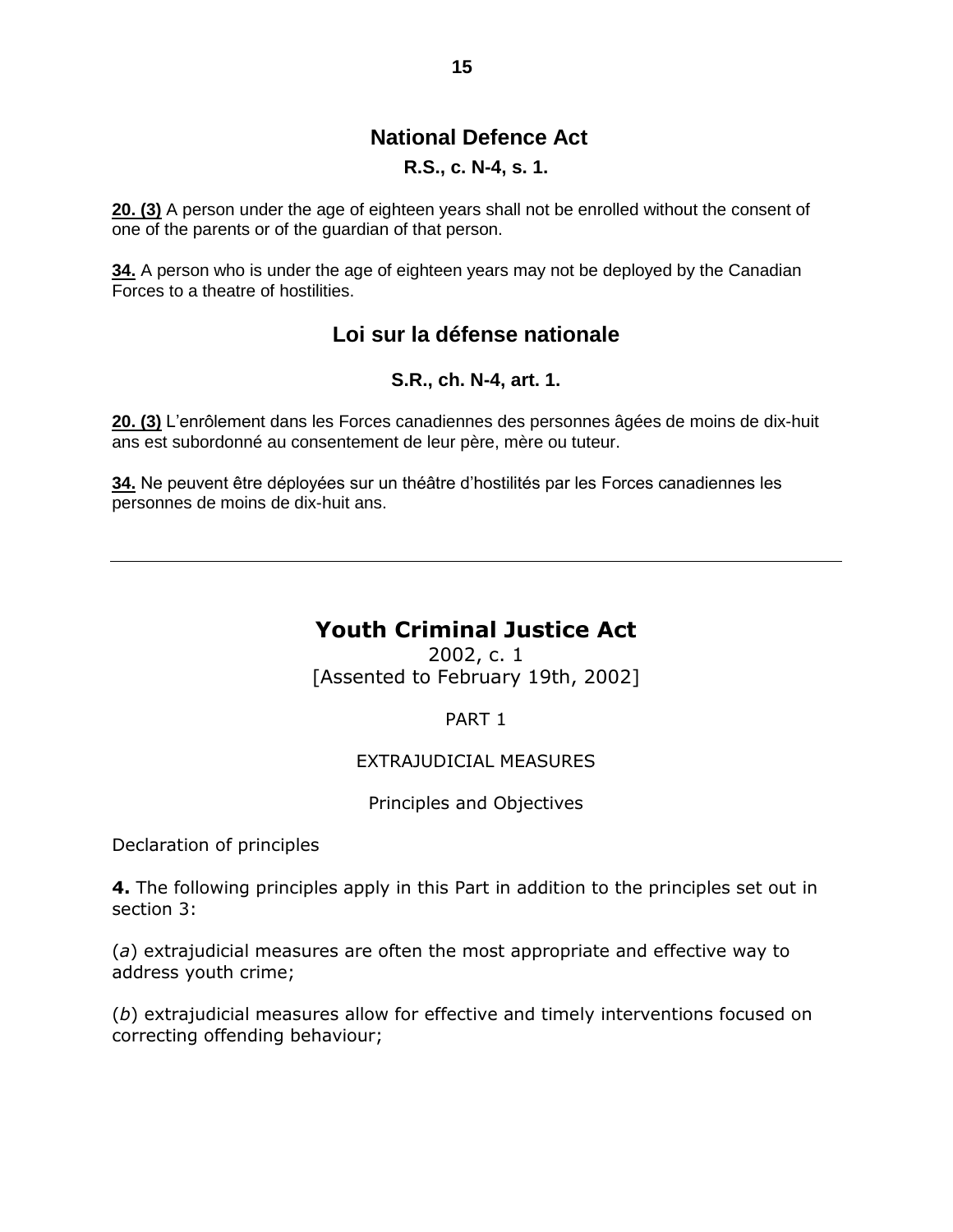(*c*) extrajudicial measures are presumed to be adequate to hold a young person accountable for his or her offending behaviour if the young person has committed a non-violent offence and has not previously been found guilty of an offence; and

(*d*) extrajudicial measures should be used if they are adequate to hold a young person accountable for his or her offending behaviour and, if the use of extrajudicial measures is consistent with the principles set out in this section, nothing in this Act precludes their use in respect of a young person who

(i) has previously been dealt with by the use of extrajudicial measures, or

(ii) has previously been found guilty of an offence.

Objectives

**5.** Extrajudicial measures should be designed to

(*a*) provide an effective and timely response to offending behaviour outside the bounds of judicial measures;

(*b*) encourage young persons to acknowledge and repair the harm caused to the victim and the community;

(*c*) encourage families of young persons — including extended families where appropriate — and the community to become involved in the design and implementation of those measures;

(*d*) provide an opportunity for victims to participate in decisions related to the measures selected and to receive reparation; and

(*e*) respect the rights and freedoms of young persons and be proportionate to the seriousness of the offence.

Warnings, Cautions and Referrals

Warnings, cautions and referrals

**6.** (1) A police officer shall, before starting judicial proceedings or taking any other measures under this Act against a young person alleged to have committed an offence, consider whether it would be sufficient, having regard to the principles set out in section 4, to take no further action, warn the young person, administer a caution, if a program has been established under section 7, or, with the consent of the young person, refer the young person to a program or agency in the community that may assist the young person not to commit offences.

Saving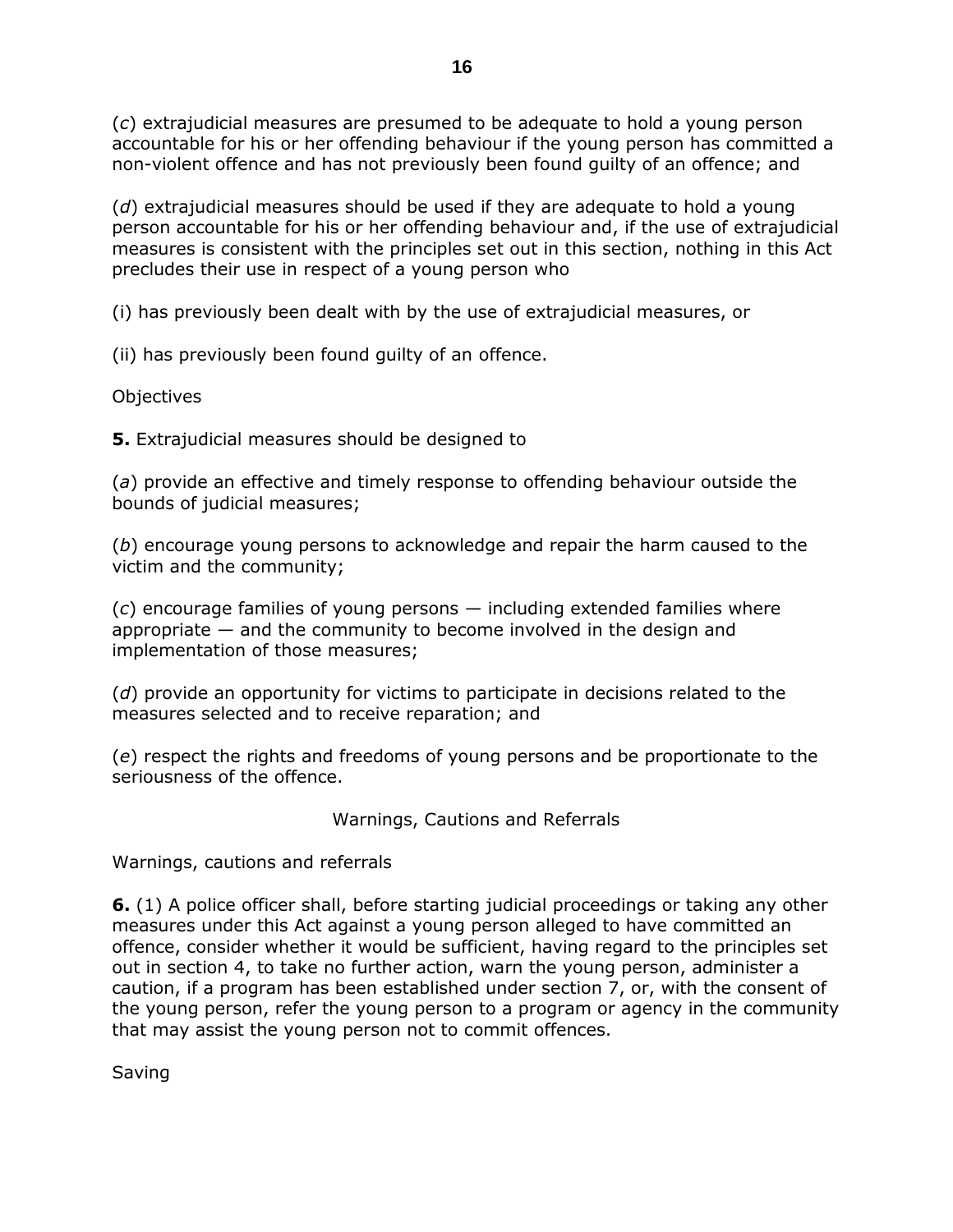(2) The failure of a police officer to consider the options set out in subsection (1) does not invalidate any subsequent charges against the young person for the offence.

#### Police cautions

**7.** The Attorney General, or any other minister designated by the lieutenant governor of a province, may establish a program authorizing the police to administer cautions to young persons instead of starting judicial proceedings under this Act.

#### Crown cautions

**8.** The Attorney General may establish a program authorizing prosecutors to administer cautions to young persons instead of starting or continuing judicial proceedings under this Act.

Evidence of measures is inadmissible

**9.** Evidence that a young person has received a warning, caution or referral mentioned in section 6, 7 or 8 or that a police officer has taken no further action in respect of an offence, and evidence of the offence, is inadmissible for the purpose of proving prior offending behaviour in any proceedings before a youth justice court in respect of the young person.

## Extrajudicial Sanctions

Extrajudicial sanctions

**10.** (1) An extrajudicial sanction may be used to deal with a young person alleged to have committed an offence only if the young person cannot be adequately dealt with by a warning, caution or referral mentioned in section 6, 7 or 8 because of the seriousness of the offence, the nature and number of previous offences committed by the young person or any other aggravating circumstances.

**Conditions** 

(2) An extrajudicial sanction may be used only if

(*a*) it is part of a program of sanctions that may be authorized by the Attorney General or authorized by a person, or a member of a class of persons, designated by the lieutenant governor in council of the province;

(*b*) the person who is considering whether to use the extrajudicial sanction is satisfied that it would be appropriate, having regard to the needs of the young person and the interests of society;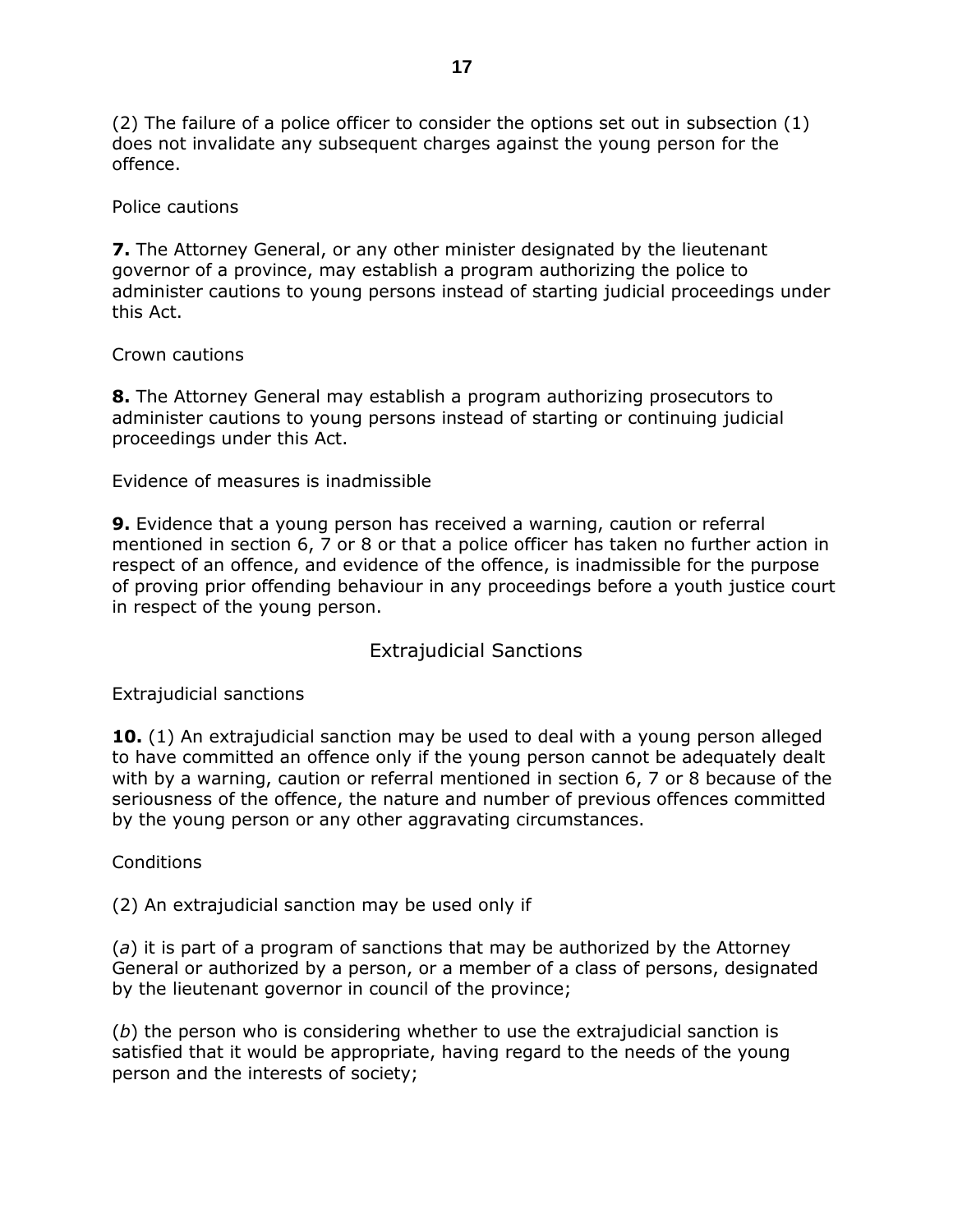(*c*) the young person, having been informed of the extrajudicial sanction, fully and freely consents to be subject to it;

(*d*) the young person has, before consenting to be subject to the extrajudicial sanction, been advised of his or her right to be represented by counsel and been given a reasonable opportunity to consult with counsel;

(*e*) the young person accepts responsibility for the act or omission that forms the basis of the offence that he or she is alleged to have committed;

(*f*) there is, in the opinion of the Attorney General, sufficient evidence to proceed with the prosecution of the offence; and

(*g*) the prosecution of the offence is not in any way barred at law.

Restriction on use

(3) An extrajudicial sanction may not be used in respect of a young person who

(*a*) denies participation or involvement in the commission of the offence; or

(*b*) expresses the wish to have the charge dealt with by a youth justice court.

Admissions not admissible in evidence

(4) Any admission, confession or statement accepting responsibility for a given act or omission that is made by a young person as a condition of being dealt with by extrajudicial measures is inadmissible in evidence against any young person in civil or criminal proceedings.

No bar to judicial proceedings

(5) The use of an extrajudicial sanction in respect of a young person alleged to have committed an offence is not a bar to judicial proceedings under this Act, but if a charge is laid against the young person in respect of the offence,

(*a*) the youth justice court shall dismiss the charge if it is satisfied on a balance of probabilities that the young person has totally complied with the terms and conditions of the extrajudicial sanction; and

(*b*) the youth justice court may dismiss the charge if it is satisfied on a balance of probabilities that the young person has partially complied with the terms and conditions of the extrajudicial sanction and if, in the opinion of the court, prosecution of the charge would be unfair having regard to the circumstances and the young person's performance with respect to the extrajudicial sanction.

Laying of information, etc.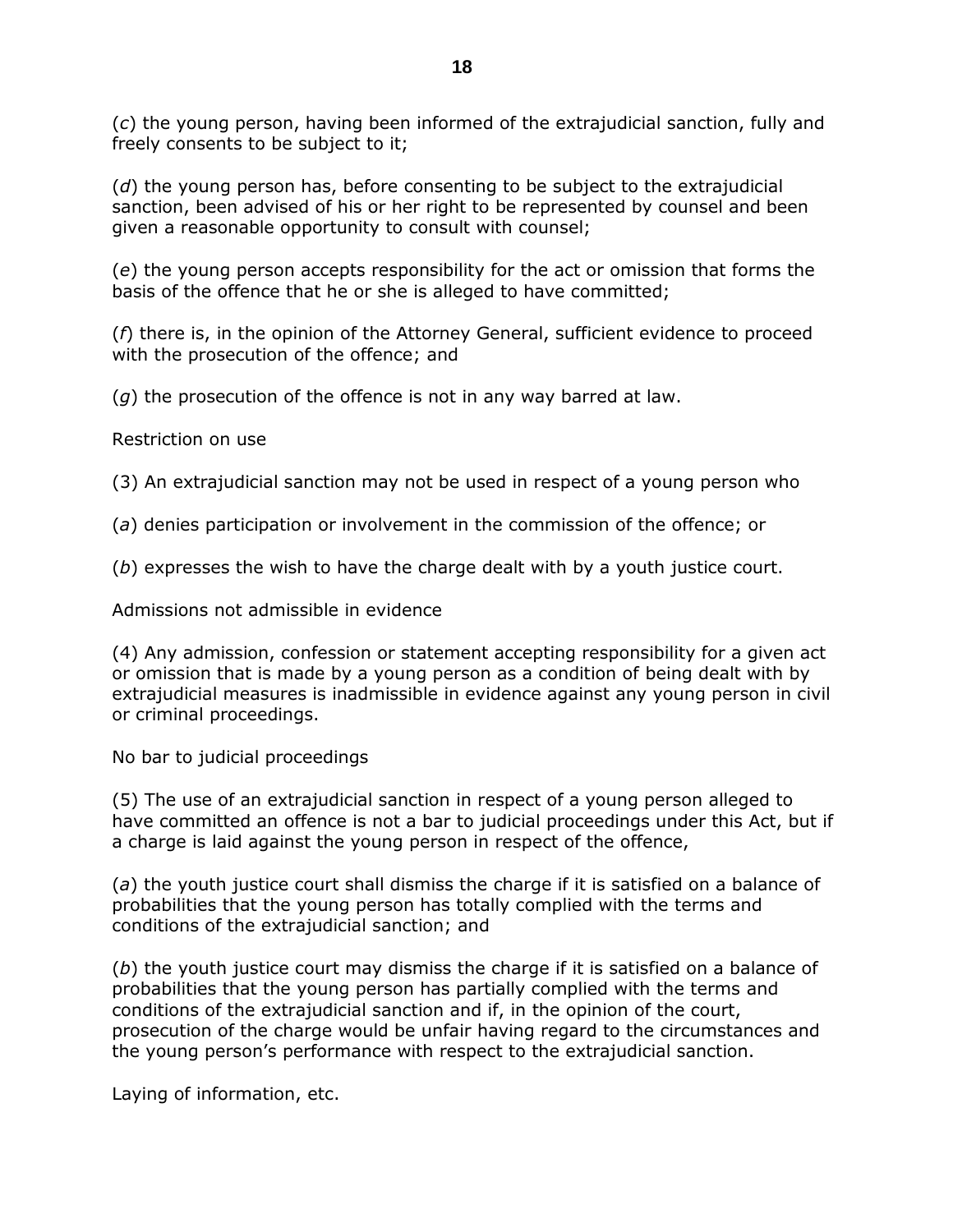(6) Subject to subsection (5) and section 24 (private prosecutions only with consent of Attorney General), nothing in this section shall be construed as preventing any person from laying an information or indictment, obtaining the issue or confirmation of any process or proceeding with the prosecution of any offence in accordance with law.

Notice to parent

**11.** If a young person is dealt with by an extrajudicial sanction, the person who administers the program under which the sanction is used shall inform a parent of the young person of the sanction.

Victim's right to information

**12.** If a young person is dealt with by an extrajudicial sanction, a police officer, the Attorney General, the provincial director or any organization established by a province to provide assistance to victims shall, on request, inform the victim of the identity of the young person and how the offence has been dealt with.

## **Loi sur le système de justice pénale pour les adolescents 2002, ch. 1 [Sanctionnée le 19 février 2002]**

#### PARTIE 1

#### MESURES EXTRAJUDICIAIRES

#### PRINCIPES ET OBJECTIFS

Déclaration de principes

**4.** Outre les principes énoncés à l'article 3, les principes suivants s'appliquent à la présente partie :

*a*) le recours aux mesures extrajudiciaires est souvent la meilleure façon de s'attaquer à la délinguance juvénile;

*b*) le recours à ces mesures permet d'intervenir rapidement et efficacement pour corriger le comportement délictueux des adolescents;

*c*) il est présumé que la prise de mesures extrajudiciaires suffit pour faire répondre les adolescents de leurs actes délictueux dans le cas où ceux-ci ont commis des infractions sans violence et n'ont jamais été déclarés coupables d'une infraction auparavant;

*d*) il convient de recourir aux mesures extrajudiciaires lorsqu'elles suffisent pour faire répondre les adolescents de leurs actes délictueux et, dans le cas où la prise de celles-ci est compatible avec les principes énoncés au présent article, la présente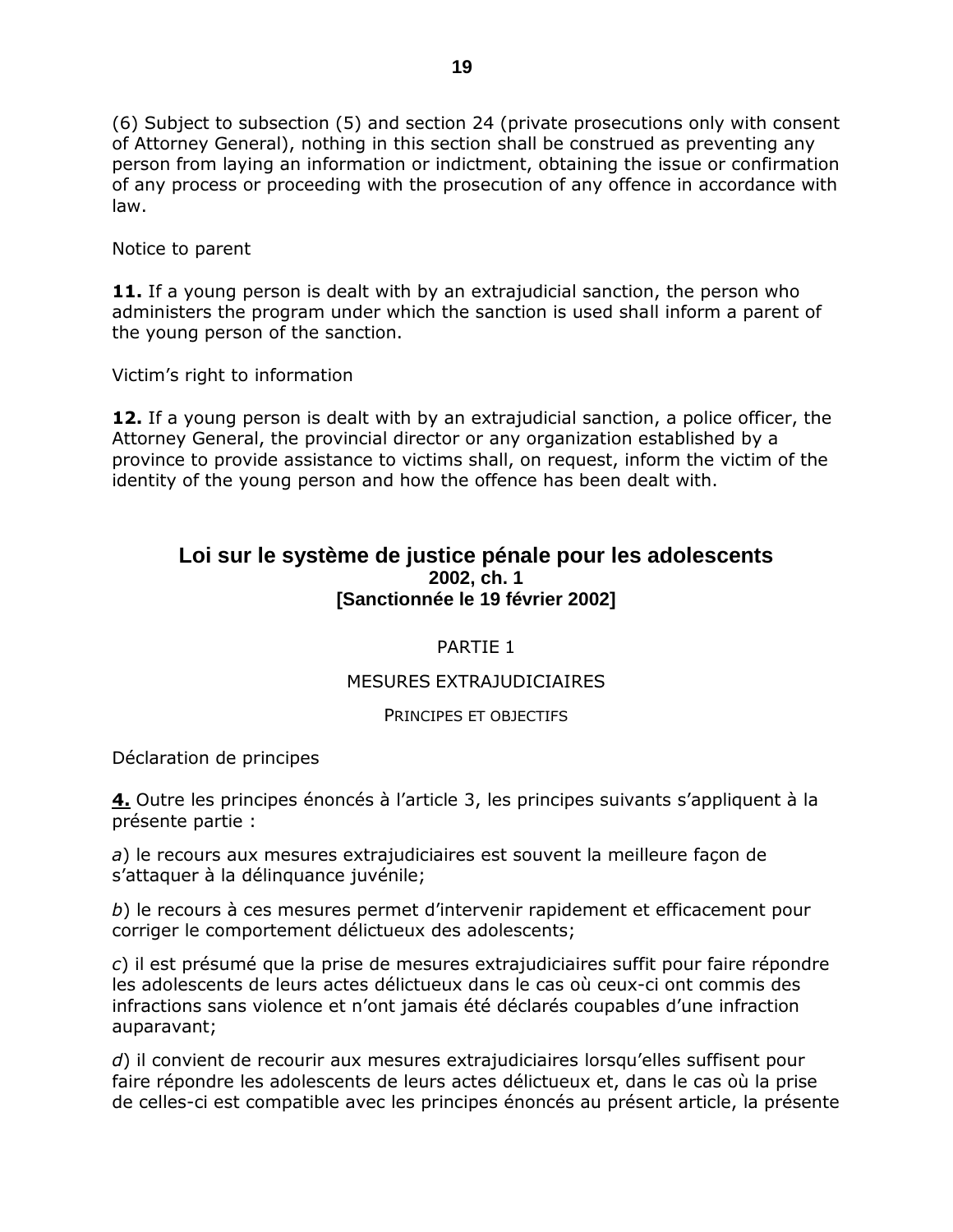loi n'a pas pour effet d'empêcher qu'on y ait recours à l'égard d'adolescents qui en ont déjà fait l'objet ou qui ont déjà été déclarés coupables d'une infraction.

Objectifs

5. Le recours à des mesures extrajudiciaires vise les objectifs suivants :

a) sanctionner rapidement et efficacement le comportement délictueux de l'adolescent sans avoir recours aux tribunaux;

b) l'inciter à reconnaître et à réparer les dommages causés à la victime et à la collectivité:

c) favoriser la participation des familles, y compris les familles étendues dans les cas indiqués, et de la collectivité en général à leur détermination et mise en oeuvre;

d) donner la possibilité à la victime de participer au traitement du cas de l'adolescent et d'obtenir réparation;

e) respecter les droits et libertés de l'adolescent et tenir compte de la gravité de l'infraction.

AVERTISSEMENTS, MISES EN GARDE ET RENVOIS

Avertissements, mises en garde et renvois

6. (1) L'agent de police détermine s'il est préférable, compte tenu des principes énoncés à l'article 4, plutôt que d'engager des poursuites contre l'adolescent à qui est imputée une infraction ou de prendre d'autres mesures sous le régime de la présente loi, de ne prendre aucune mesure, de lui donner soit un avertissement, soit une mise en garde dans le cadre de l'article 7 ou de le renvoyer, si l'adolescent y consent, à un programme ou organisme communautaire susceptible de l'aider à ne pas commettre d'infractions.

Validité des accusations

(2) Le fait pour l'agent de police de ne pas se conformer au paragraphe (1) n'a pas pour effet d'invalider les accusations portées ultérieurement contre l'adolescent pour l'infraction en cause.

Mise en garde par la police

Z. Le procureur général ou tout autre ministre désigné par le lieutenant-gouverneur en conseil de la province peut établir un programme autorisant les corps policiers à mettre en garde un adolescent plutôt que d'entamer contre lui des procédures judiciaires sous le régime de la présente loi.

Mise en garde par le procureur général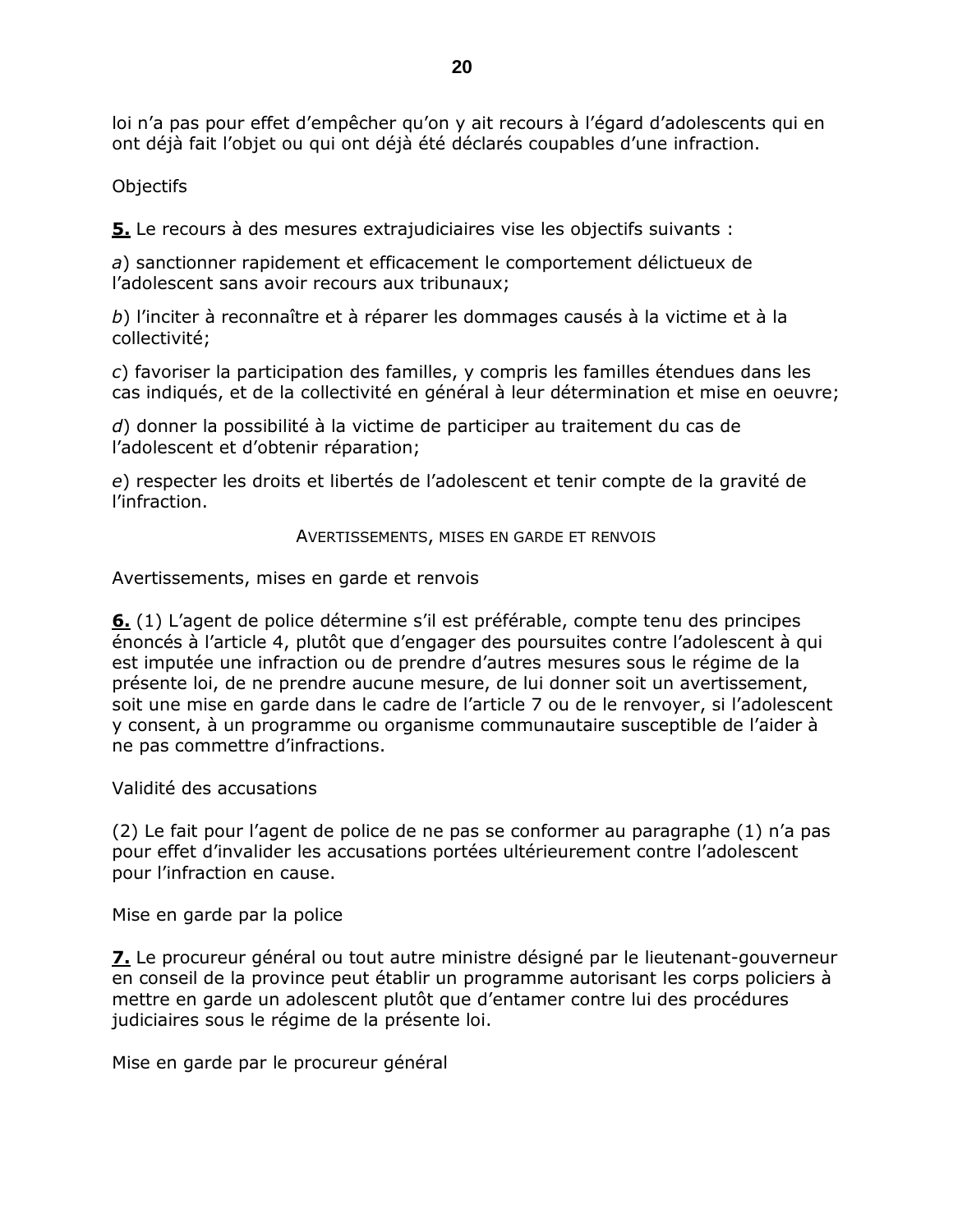8. Le procureur général peut établir un programme autorisant le poursuivant à mettre en garde un adolescent plutôt que d'entamer ou de continuer des poursuites contre lui sous le régime de la présente loi.

Inadmissibilité des renseignements relatifs aux mesures

**9.** Les renseignements relatifs à la prise des mesures d'avertissement, de mise en garde ou de renvoi visées aux articles 6, 7 et 8, au fait que l'agent de police n'a pris aucune mesure et à la perpétration de l'infraction en cause ne peuvent être mis en preuve dans les procédures judiciaires devant le tribunal pour adolescents pour établir le comportement délictueux de l'adolescent.

#### SANCTIONS EXTRAJUDICIAIRES

Sanctions extrajudiciaires

**10.** (1) Le recours à une sanction extrajudiciaire n'est possible que dans les cas où la nature et le nombre des infractions antérieures commises par l'adolescent, la gravité de celle qui lui est reprochée ou toute autre circonstance aggravante ne permettent pas le recours à l'avertissement, à la mise en garde ou au renvoi visés aux articles 6, 7 ou 8.

## Conditions

(2) En outre, il est assujetti aux conditions suivantes :

a) la sanction est prévue dans le cadre d'un programme autorisé soit par le procureur général, soit par une personne désignée par le lieutenant-gouverneur en conseil de la province ou faisant partie d'une catégorie de personnes désignée par lui;

b) la personne qui envisage de recourir à cette sanction est convaincue qu'elle est appropriée, compte tenu des besoins de l'adolescent et de l'intérêt de la société;

c) l'adolescent, informé de la sanction, a librement accepté d'en faire l'objet;

d) l'adolescent, avant d'accepter de faire l'objet de la sanction, a été avisé de son droit aux services d'un avocat et s'est vu donner la possibilité d'en consulter un;

e) l'adolescent se reconnaît responsable du fait constitutif de l'infraction qui lui est imputée;

 $f$ ) le procureur général estime qu'il y a des preuves suffisantes justifiant la poursuite de l'infraction;

g) aucune règle de droit n'y fait par ailleurs obstacle.

Restriction à la mise en oeuvre de la sanction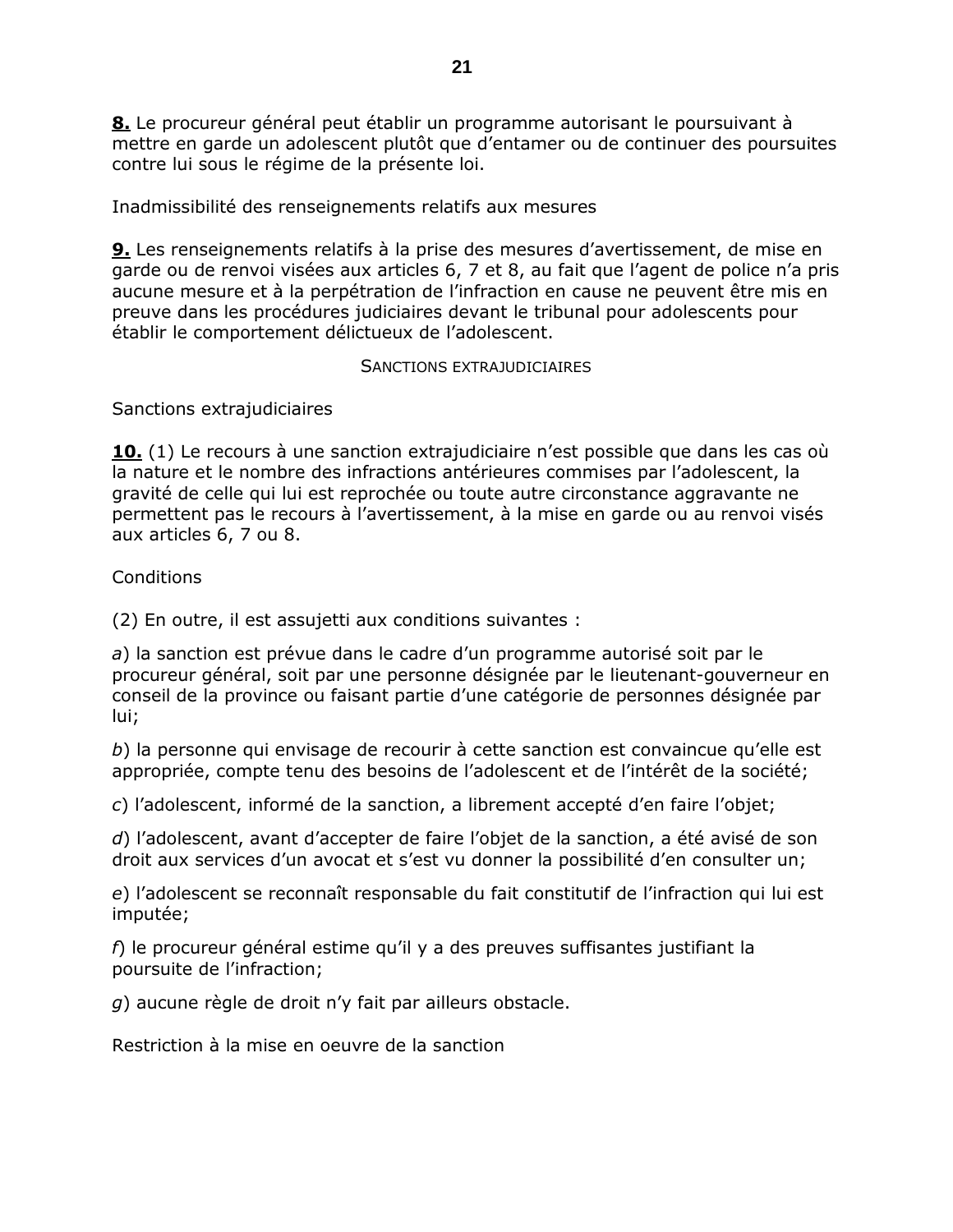(3) Il n'est toutefois pas possible de recourir à une sanction extrajudiciaire lorsque l'adolescent a soit dénié toute participation à la perpétration de l'infraction, soit manifesté le désir d'être jugé par le tribunal pour adolescents.

Non-admissibilité des aveux

(4) Les aveux de culpabilité ou déclarations par lesquels l'adolescent reconnaît sa responsabilité pour un fait précis ne sont pas, lorsqu'il les a faits pour pouvoir bénéficier d'une mesure extrajudiciaire, admissibles en preuve contre un adolescent dans toutes poursuites civiles ou pénales.

Possibilité d'une sanction extrajudiciaire et de poursuites

(5) Le recours à une sanction extrajudiciaire ne fait pas obstacle à l'introduction de poursuites dans le cadre de la présente loi. Toutefois, lorsqu'il est convaincu, selon la prépondérance des probabilités, que l'adolescent s'est totalement conformé aux modalités de la sanction, le tribunal doit rejeter les accusations portées contre lui; lorsqu'il est convaincu, selon la prépondérance des probabilités, que l'adolescent s'y est conformé seulement en partie, il peut les rejeter s'il estime par ailleurs que les poursuites sont injustes eu égard aux circonstances et compte tenu du comportement de l'adolescent dans l'exécution de la sanction.

Dépôt d'une dénonciation ou d'un acte d'accusation

(6) Sous réserve du paragraphe (5) et de l'article 24 (poursuites privées seulement sur consentement du procureur général), le présent article n'a pas pour effet d'empêcher quiconque de déposer une dénonciation ou un acte d'accusation, d'obtenir un acte judiciaire ou la confirmation d'un tel acte, ou d'entamer ou de continuer des poursuites, conformément aux règles de droit.

Avis au père ou à la mère

11. La personne chargée de la mise en oeuvre du programme dans le cadre duquel il est fait recours à la sanction extrajudiciaire doit informer de la sanction le père ou la mère de l'adolescent qui en fait l'objet.

Droit des victimes à l'information

12. L'agent de police, le procureur général, le directeur provincial ou tout organisme d'aide aux victimes mis sur pied dans la province dévoile à la victime, si elle lui en fait la demande, l'identité de l'adolescent qui fait l'objet d'une sanction extrajudiciaire et la nature de celle-ci.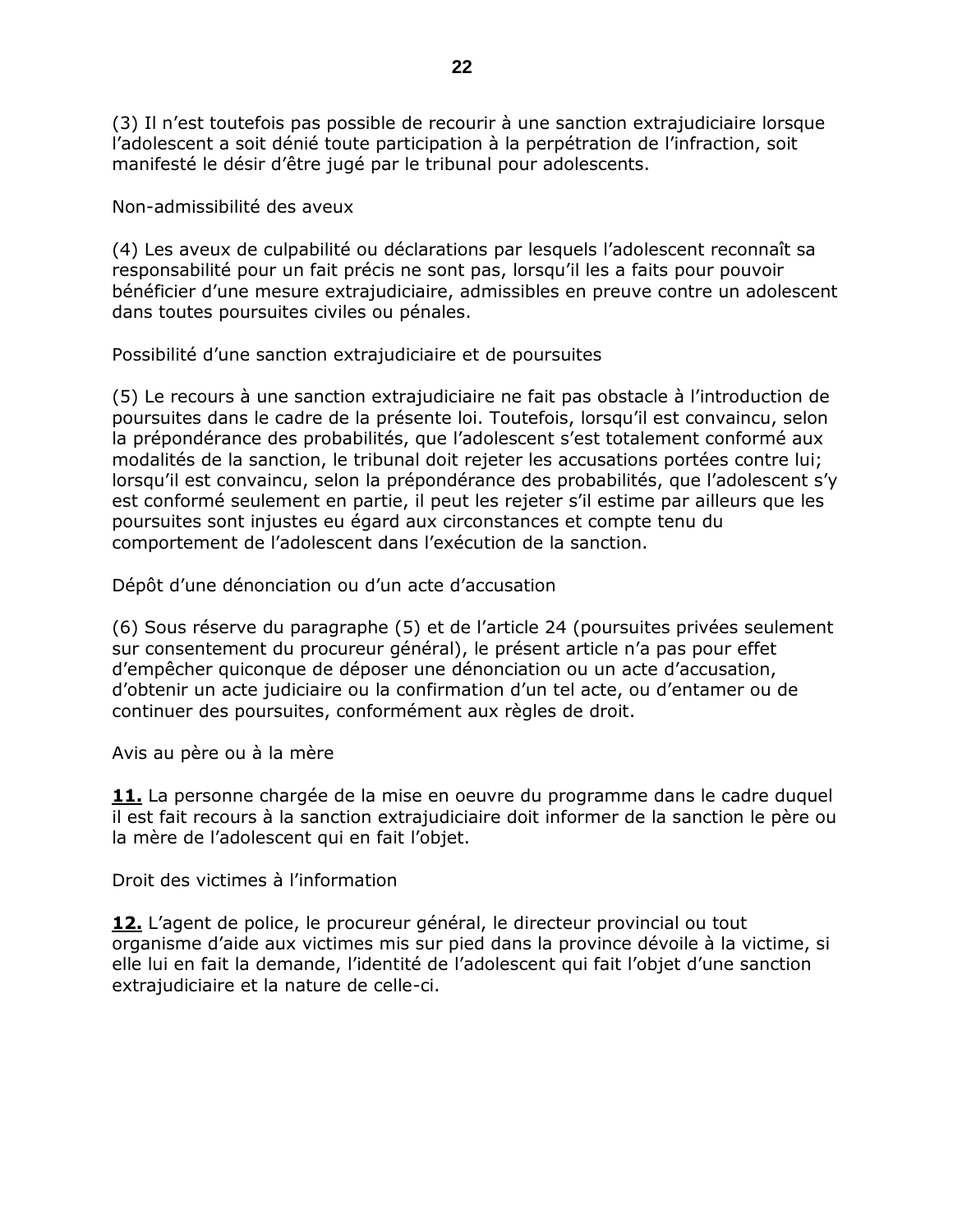# **Convention on the Rights of the Child**

## **Adopted and opened for signature, ratification and accession by General Assembly resolution 44/25 of 20 November 1989**

#### **Article 3**

1. In all actions concerning children, whether undertaken by public or private social welfare institutions, courts of law, administrative authorities or legislative bodies, the best interests of the child shall be a primary consideration.

#### **Article 6**

1. States Parties recognize that every child has the inherent right to life.

2. States Parties shall ensure to the maximum extent possible the survival and development of the child.

#### **Article 38**

1. States Parties undertake to respect and to ensure respect for rules of international humanitarian law applicable to them in armed conflicts which are relevant to the child.

2. States Parties shall take all feasible measures to ensure that persons who have not attained the age of fifteen years do not take a direct part in hostilities.

3. States Parties shall refrain from recruiting any person who has not attained the age of fifteen years into their armed forces. In recruiting among those persons who have attained the age of fifteen years but who have not attained the age of eighteen years, States Parties shall endeavour to give priority to those who are oldest.

4. In accordance with their obligations under international humanitarian law to protect the civilian population in armed conflicts, States Parties shall take all feasible measures to ensure protection and care of children who are affected by an armed conflict.

#### **Article 39**

States Parties shall take all appropriate measures to promote physical and psychological recovery and social reintegration of a child victim of: any form of neglect, exploitation, or abuse; torture or any other form of cruel, inhuman or degrading treatment or punishment; or armed conflicts. Such recovery and reintegration shall take place in an environment which fosters the health, self-respect and dignity of the child.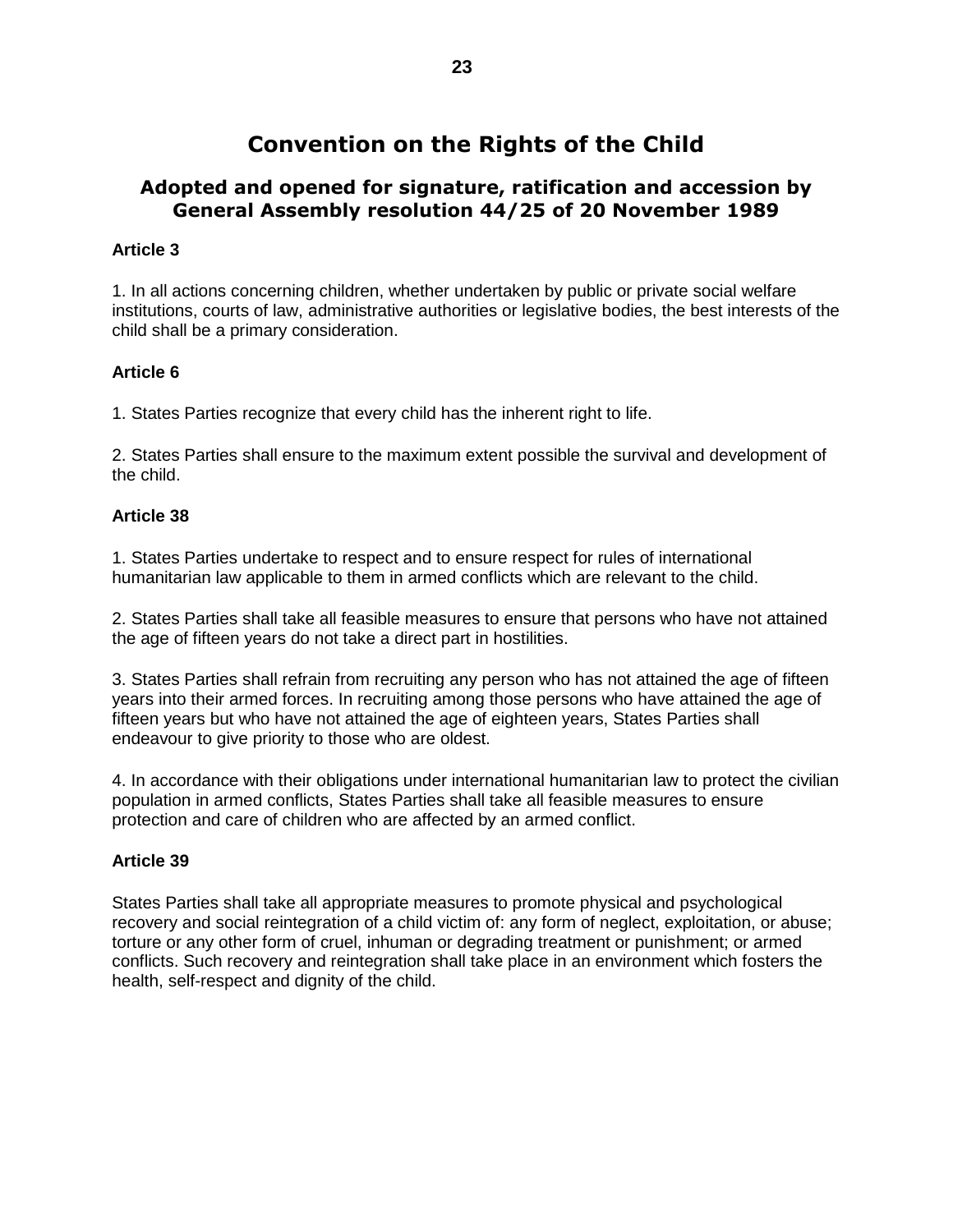# **Convention relative aux droits de l'enfant**

## **Adoptée et ouverte à la signature, ratification et adhésion par l'Assemblée générale dans sa résolution 44/25 du 20 novembre 1989**

#### **Article 3**

1. Dans toutes les décisions qui concernent les enfants, qu'elles soient le fait des institutions publiques ou privées de protection sociale, des tribunaux, des autorités administratives ou des organes législatifs, l'intérêt supérieur de l'enfant doit être une considération primordiale.

2. Les Etats parties s'engagent à assurer à l'enfant la protection et les soins nécessaires à son bien-être, compte tenu des droits et des devoirs de ses parents, de ses tuteurs ou des autres personnes légalement responsables de lui, et ils prennent à cette fin toutes les mesures législatives et administratives appropriées.

3. Les Etats parties veillent à ce que le fonctionnement des institutions, services et établissements qui ont la charge des enfants et assurent leur protection soit conforme aux normes fixées par les autorités compétentes, particulièrement dans le domaine de la sécurité et de la santé et en ce qui concerne le nombre et la compétence de leur personnel ainsi que l'existence d'un contrôle approprié.

#### **Article 6**

1. Les Etats parties reconnaissent que tout enfant a un droit inhérent à la vie.

2. Les Etats parties assurent dans toute la mesure possible la survie et le développement de l'enfant.

#### **Article 38**

1. Les Etats parties s'engagent à respecter et à faire respecter les règles du droit humanitaire international qui leur sont applicables en cas de conflit armé et dont la protection s'étend aux enfants.

2. Les Etats parties prennent toutes les mesures possibles dans la pratique pour veiller à ce que les personnes n'ayant pas atteint l'âge de quinze ans ne participent pas directement aux hostilités.

3. Les Etats parties s'abstiennent d'enrôler dans leurs forces armées toute personne n'ayant pas atteint l'âge de quinze ans. Lorsqu'ils incorporent des personnes de plus de quinze ans mais de moins de dix-huit ans, les Etats parties s'efforcent d'enrôler en priorité les plus âgées.

4. Conformément à l'obligation qui leur incombe en vertu du droit humanitaire international de protéger la population civile en cas de conflit armé, les Etats parties prennent toutes les mesures possibles dans la pratique pour que les enfants qui sont touchés par un conflit armé bénéficient d'une protection et de soins.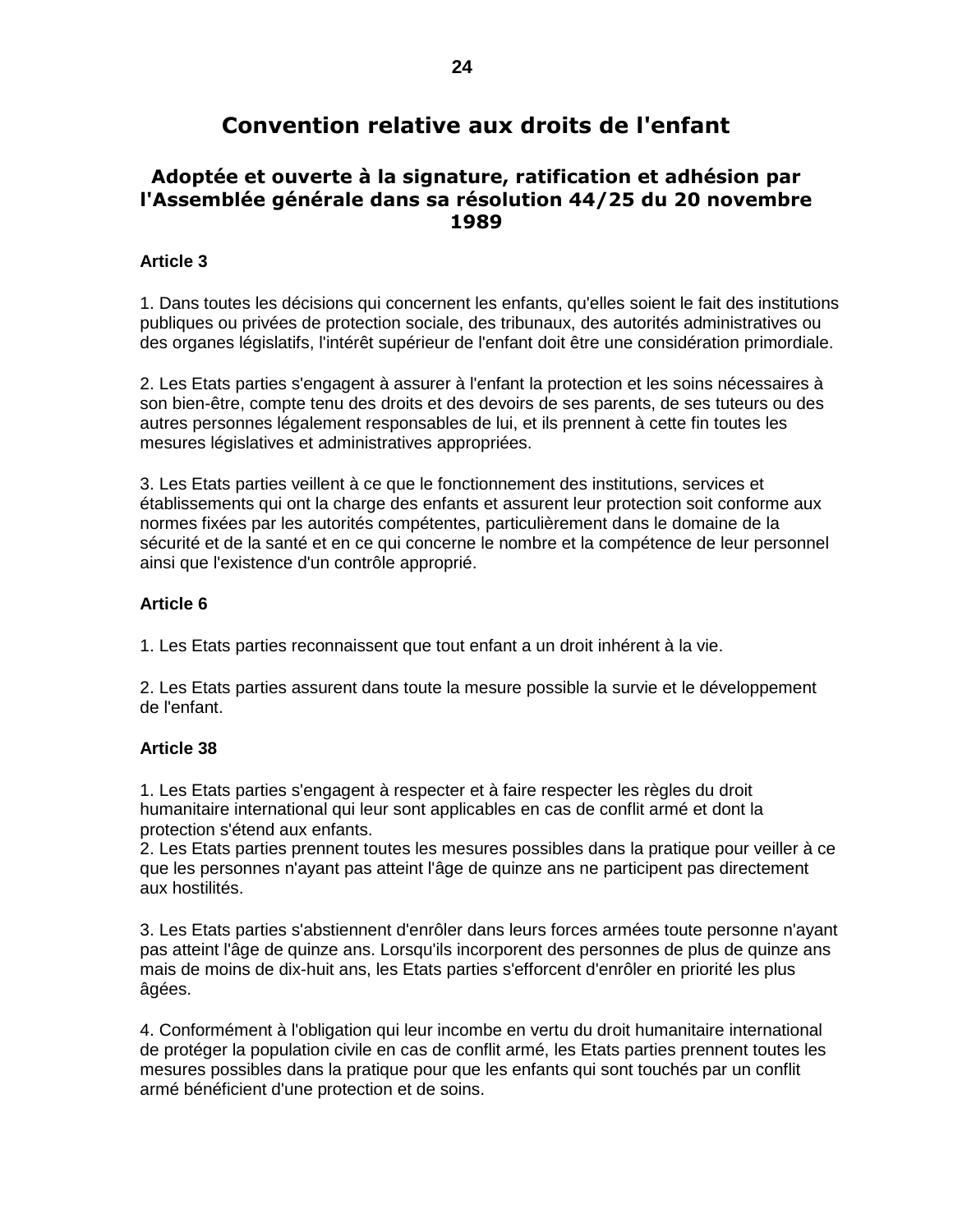#### **Article 39**

Les Etats parties prennent toutes les mesures appropriées pour faciliter la réadaptation physique et psychologique et la réinsertion sociale de tout enfant victime de toute forme de négligence, d'exploitation ou de sévices, de torture ou de toute autre forme de peines ou traitements cruels, inhumains ou dégradants, ou de conflit armé. Cette réadaptation et cette réinsertion se déroulent dans des conditions qui favorisent la santé, le respect de soi et la dignité de l'enfant.

# **Optional Protocol to the Convention on the Rights of the Child on the involvement of children in armed conflict**

## **G.A. Res. 54/263, U.N. Doc A/RES/54/263, Annex 1(May 25, 2000), entered into force Feb. 12, 2002**

#### **Preamble**

The States Parties to the present Protocol, ... Condemning with the gravest concern the recruitment, training and use within and across national borders of children in hostilities by armed groups distinct from the armed forces of a State, and recognizing the responsibility of those who recruit, train and use children in this regard, ...

#### **Article 1**

States Parties shall take all feasible measures to ensure that members of their armed forces who have not attained the age of 18 years do not take a direct part in hostilities.

#### **Article 3**

States Parties shall raise the minimum age for the voluntary recruitment of persons into their national armed forces from that set out in article 38, paragraph 3, of the Convention on the Rights of the Child,1 taking account of the principles contained in that article and recognizing that under the Convention persons under 18 are entitled to special protection.

Each State Party shall deposit a binding declaration upon ratification of or accession to this Protocol that sets forth the minimum age at which it will permit voluntary recruitment into its national armed forces and a description of the safeguards that it has adopted to ensure that such recruitment is not forced or coerced.

States Parties that permit voluntary recruitment into their national armed forces under the age of 18 shall maintain safeguards to ensure, as a minimum, that: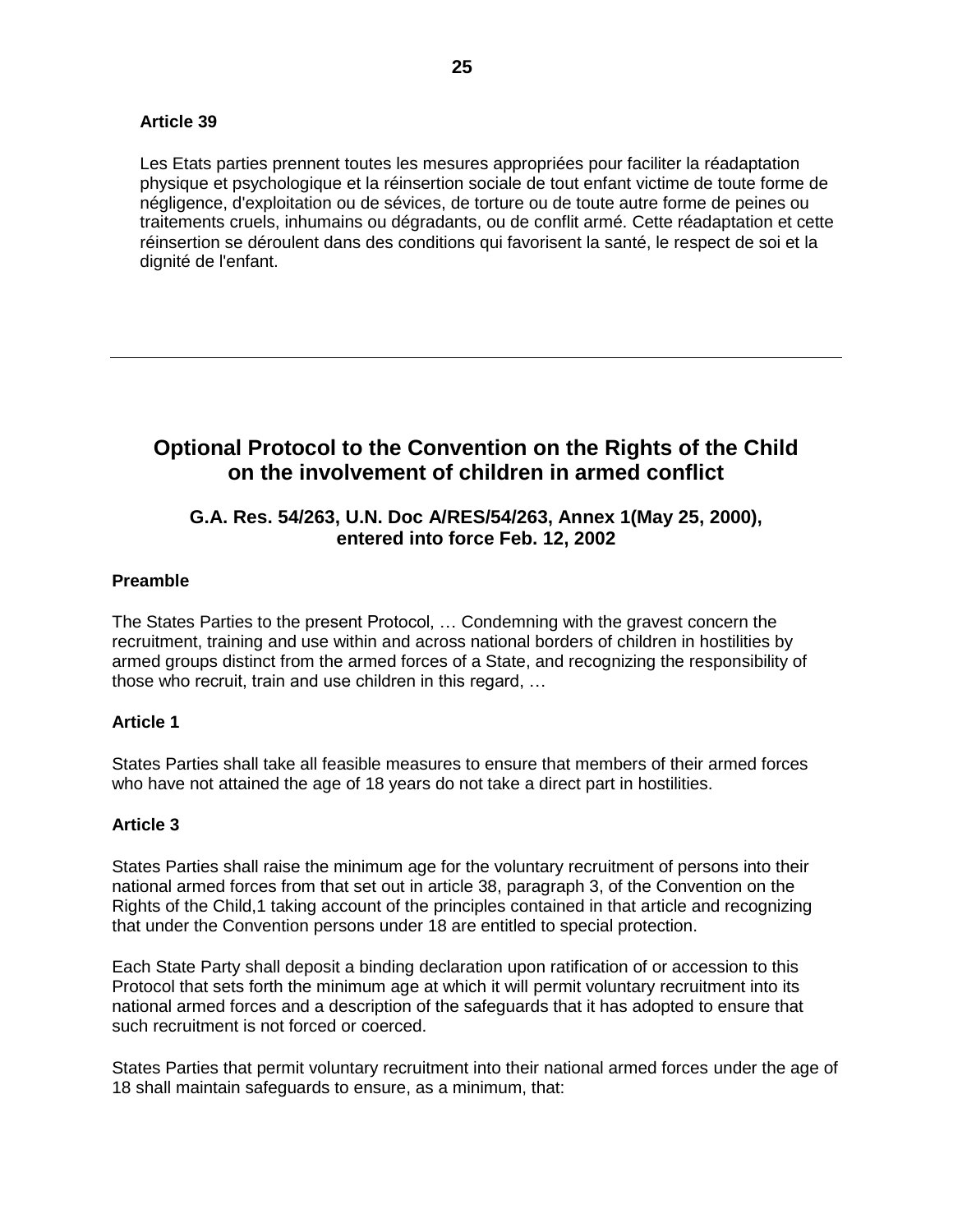Such recruitment is genuinely voluntary;

Such recruitment is done with the informed consent of the person legal guardians;

Such persons are fully informed of the duties involved in such military service;

Such persons provide reliable proof of age prior to acceptance into national military service.

Each State Party may strengthen its declaration at any time by notification to that effect addressed to the Secretary-General of the United Nations, who shall inform all States Parties. Such notification shall take effect on the date on which it is received by the Secretary-General.

The requirement to raise the age in paragraph 1 of the present article does not apply to schools operated by or under the control of the armed forces of the States Parties, in keeping with articles 28 and 29 of the Convention on the Rights of the Child.

#### **Article 4**

Armed groups that are distinct from the armed forces of a State should not, under any circumstances, recruit or use in hostilities persons under the age of 18 years.

States Parties shall take all feasible measures to prevent such recruitment and use, including the adoption of legal measures necessary to prohibit and criminalize such practices.

The application of the present article under this Protocol shall not affect the legal status of any party to an armed conflict.

#### **Article 6**

Each State Party shall take all necessary legal, administrative and other measures to ensure the effective implementation and enforcement of the provisions of this Protocol within its jurisdiction.

States Parties undertake to make the principles and provisions of the present Protocol widely known and promoted by appropriate means, to adults and children alike.

States Parties shall take all feasible measures to ensure that persons within their jurisdiction recruited or used in hostilities contrary to this Protocol are demobilized or otherwise released from service. States Parties shall, when necessary, accord to these persons all appropriate assistance for their physical and psychological recovery and their social reintegration.

# **Projet de Protocole facultatif à la Convention relative aux droits de l'enfant, concernant l'implication d'enfants dans les conflits armés**

#### **<G.A. Res. 54/263, U.N. Doc A/RES/54/263, Annex 1(May 25, 2000), entered into force Feb. 12, 2002>**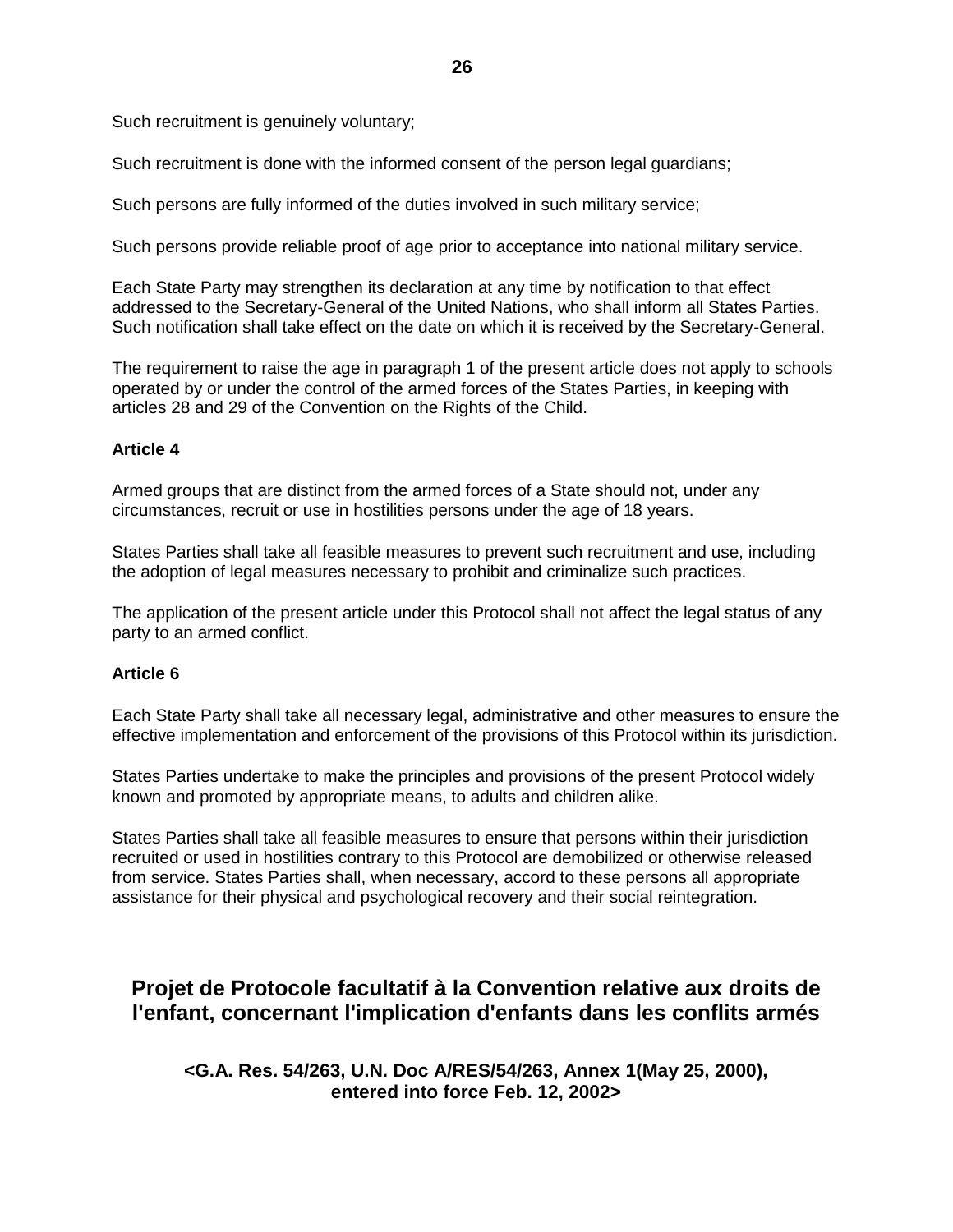,… Condamnant avec une profonde inquiétude l'enrôlement, l'entraînement et d'enfants dans en deçà et au delà des frontières nationales l'utilisation les hostilités par des groupes armés distincts des forces armées d'un État, et reconnaissant la responsabilité des personnes qui recrutent, forment et utilisent des enfants à cet égard,…

#### **Article premier**

Les États Parties prennent toutes les mesures possibles dans la pratique pour veiller à ce que les membres de leurs forces armées qui n'ont pas atteint l'âge de 18 ans ne participent pas directement aux hostilités.

#### **Article 3**

Les États Parties relèvent en années l'âge minimum de l'engagement volontaire dans leurs forces armées nationales par rapport à celui fixé au paragraphe 3 de l'article 38 de la Convention relative aux droits de l'enfant1, en tenant compte des principes inscrits dans ledit article et en reconnaissant qu'en vertu de la Convention, les personnes âgées de moins de 18 ans ont droit à une protection spéciale.

Chaque État Partie dépose, lors de la ratification du présent Protocole ou de l'adhésion à cet instrument, une déclaration contraignante indiquant l'âge minimum à partir duquel il autorise l'engagement volontaire dans ses forces armées nationales et décrivant les garanties qu'il a prévues pour veiller à ce que cet engagement ne soit pas contracté de force ou sous la contrainte.

Les États Parties qui autorisent l'engagement volontaire dans leurs forces armées nationales avant l'âge de 18 ans mettent en place des garanties assurant, au minimum, que:

Cet engagement soit effectivement volontaire;

Cet engagement ait lieu avec le consentement, en connaissance de cause, des parents ou gardiens légaux de l'intéressé;

Les personnes engagées soient pleinement informées des devoirs qui s'attachent au service militaire national;

Ces personnes fournissent une preuve fiable de leur âge avant d'être admises audit service.

Tout État Partie peut, à tout moment, renforcer sa déclaration par voie de notification à cet effet adressée au Secrétaire général de l'Organisation des Nations Unies, qui en informe tous les autres États Parties. Cette notification prend effet à la date à laquelle elle est reçue par le Secrétaire général.

L'obligation de relever l'âge minimum de l'engagement volontaire visée au paragraphe 1 du présent article ne s'applique pas aux établissements scolaires placés sous l'administration ou le